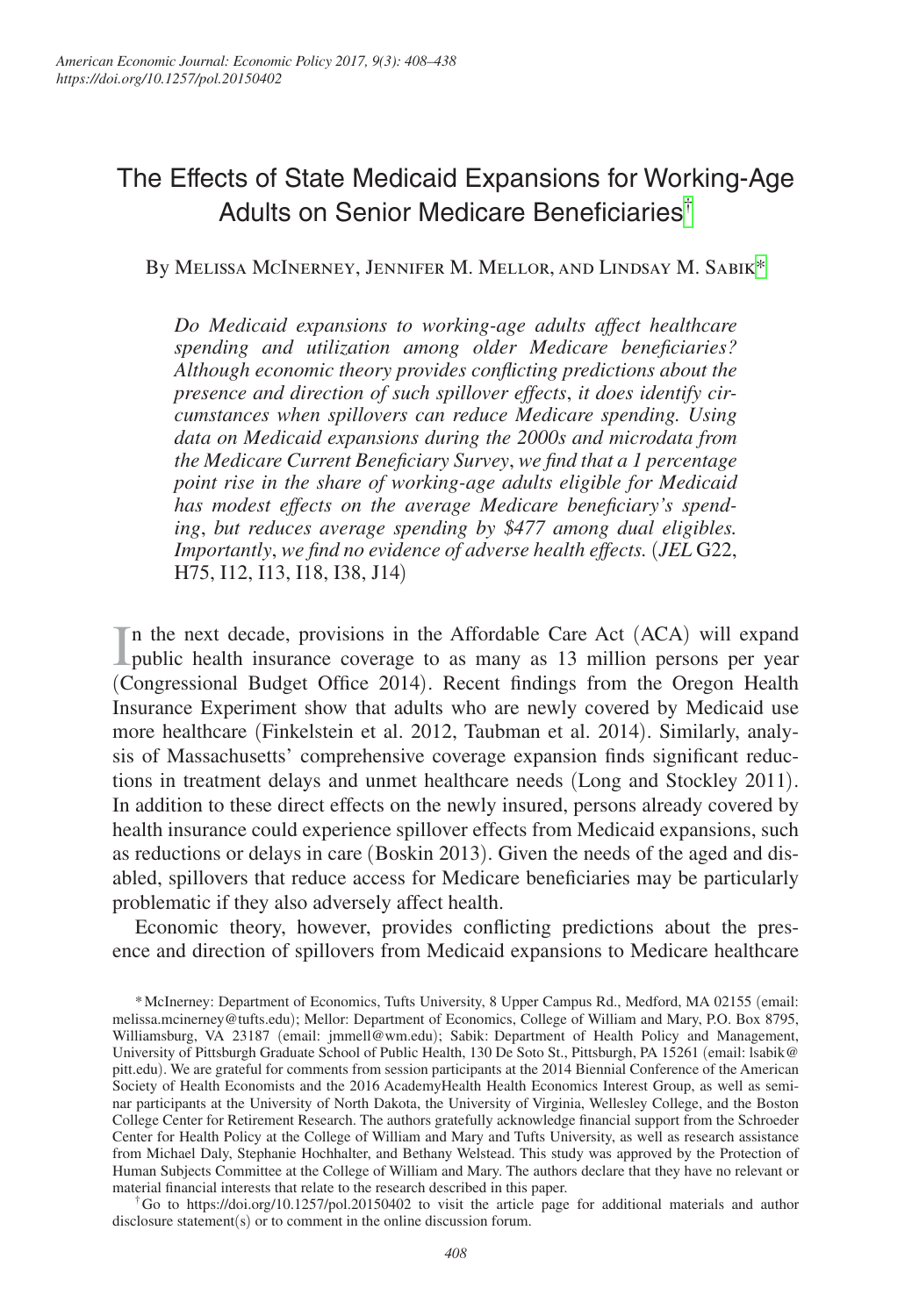provision. While no single theoretical model fits this exact type of spillover, insights can be drawn from models of physician behavior in two-payer settings or in the presence of heterogeneous payment arrangements. For example, in a mixed economy model of physician behavior, Medicaid expansions can increase the amount of healthcare supplied to the Medicare population, assuming that Medicaid expansions crowd out private insurance (e.g., Garthwaite 2012). Alternatively, in the absence of crowd out, the supply of healthcare to Medicare beneficiaries would not change since Medicaid reimburses at lower rates than Medicare. Elsewhere in the literature, theories about the spillover effects of restrictive insurance coverage (Glied and Zivin 2002) suggest a scenario where Medicaid expansions could decrease the healthcare supplied to Medicare beneficiaries. In addition to these competing theoretical predictions, the few existing empirical studies on this topic produce mixed results (Sommers, Baicker, and Epstein 2012; Bond and White 2013; Joynt et al. 2013; Glied 2014; Joynt et al. 2015).

Our paper makes several key contributions to the small prior literature on spillovers from Medicaid expansions to Medicare beneficiaries. First, we review the extant theoretical literature to develop a set of testable predictions about spillover effects under different assumptions of crowd-out, physician interaction with both Medicaid and Medicare patients, and reimbursement rate differences between Medicaid and Medicare. This conceptual framework suggests that negative spillover effects (used here to refer to scenarios in which Medicaid expansions *reduce* the healthcare supplied to Medicare beneficiaries) can arise from physicians' decisions to reduce the intensity of treatment offered to all patients in response to an increased number of patients covered by more restrictive insurance coverage, under the fixedcost hypothesis of Glied and Zivin (2002). Thus, we predict that negative spillovers will be more likely to occur for those Medicare patients seen by physicians who also treat large numbers of working-aged Medicaid patients, and residing in states where Medicaid reimburses at much lower rates than Medicare.

Second, we use microdata from the Medicare Current Beneficiary Survey (MCBS) Cost and Use files and state data from various sources to test the specific predictions regarding spillover effects. Since our conceptual framework suggests that spillover effects depend on the degree to which Medicare beneficiaries use the same healthcare providers as newly covered Medicaid recipients, we use discharge data to document that low-income Medicare enrollees who are covered by both Medicare and Medicaid (i.e., dual eligibles or duals) are more likely than other Medicare beneficiaries to be treated by physicians who also treat working-age Medicaid patients. We then test for spillover effects in separate samples of duals and non-duals in the MCBS.<sup>1</sup> Our conceptual framework also suggests that spillover effects will be larger when Medicaid payments are less generous, and we find some evidence that reductions in Medicare spending are larger in states with lower ratios of Medicaid to Medicare payments. To our knowledge, our study is the first to test for heterogeneous spillover effects.

Third, we use the MCBS data to examine the impact of Medicaid eligibility expansions on health status as well as spending and utilization. This allows us to assess the

<span id="page-1-0"></span><sup>&</sup>lt;sup>1</sup>We do not observe payer-mix for the providers who treat MCBS respondents.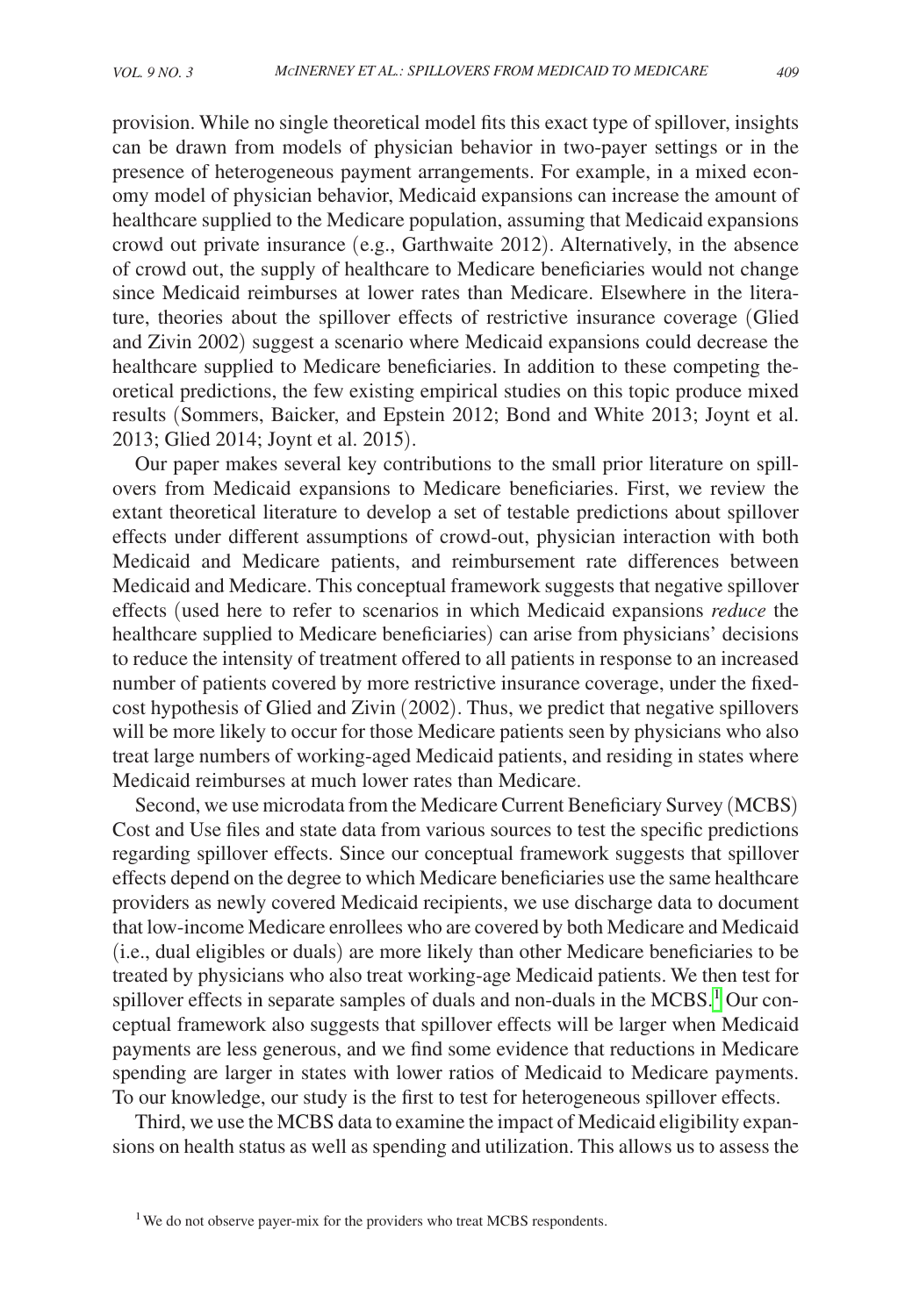welfare implications of observed spillovers. Further, we perform subgroup analyses to test whether Medicare beneficiaries who experience larger changes in spending also experience larger health effects.

Finally, we examine spillovers using a more comprehensive set of Medicaid expansions to working-age adults than previously considered. Most prior studies examine spillover effects in Massachusetts only (e.g., Bond and White 2013, Joynt et al. 2013, Joynt et al. 2015). The sole prior national study examines only large State Children's Health Insurance Program (SCHIP, or currently CHIP) expansions to adults (Glied 2014). In contrast, we identify the effects of public insurance expansions across the entire United States using variation in eligibility arising from all state-level Medicaid and CHIP expansions to working-age adults during the 2000s. Thus, we are able to include other large expansions that the prior literature did not include, such as IowaCare, Insure Oklahoma, the New Mexico State Coverage Insurance program, and the Healthy Indiana Plan, all implemented under 1115 waivers during the mid-2000s. Further, while most studies use a binary indicator for an expansion, we use a measure of simulated eligibility, defined as the percent of a nationally representative sample of adults aged 20–64 that would be eligible for Medicaid based on the eligibility criteria in place in each state and year. Using this continuous measure allows the intensity of the expansions to vary across states.

To preview our results, we find that a 1 percentage point rise in the share of working-age adults eligible for Medicaid reduces annual healthcare spending by \$87 per Medicare beneficiary. However, consistent with the prediction that spillovers will be more significant among Medicare patients treated by physicians who also treat large numbers of Medicaid patients, we find larger reductions in annual healthcare spending of \$477 per person among dual eligibles.

Importantly, we find little evidence that reductions in healthcare spending represent negative spillovers in a normative sense. That is, we do not find evidence that duals' health, as measured by self-reported health status and mortality, worsens following a state Medicaid expansion. Thus, our overall results are consistent with declines in spending that reduce so-called "overuse" or "overtreatment" among Medicare enrollees. We also show that our results for spending cannot be explained by changes in the types of duals who take-up Medicaid coverage following expansions, by differential mortality among duals in expansion states, or by preexisting trends.

The leading explanation for our results is that they stem from physician responses to changes in fixed practice components brought on by changes in the heterogeneous payment environment. That is, when physicians who treat both Medicare and Medicaid patients experience increases in the share of Medicaid patients (whose coverage is more restrictive), these physicians reduce treatment intensity for all patients. This explanation is supported by some evidence that medical provider spending reductions are larger for duals residing in states with less generous Medicaid payments relative to Medicare.

## **I. Prior Literature on Medicaid Expansions**

Numerous studies show that enrollment in public insurance increases individuals' healthcare use. For example, low-income adults covered by Oregon's 2008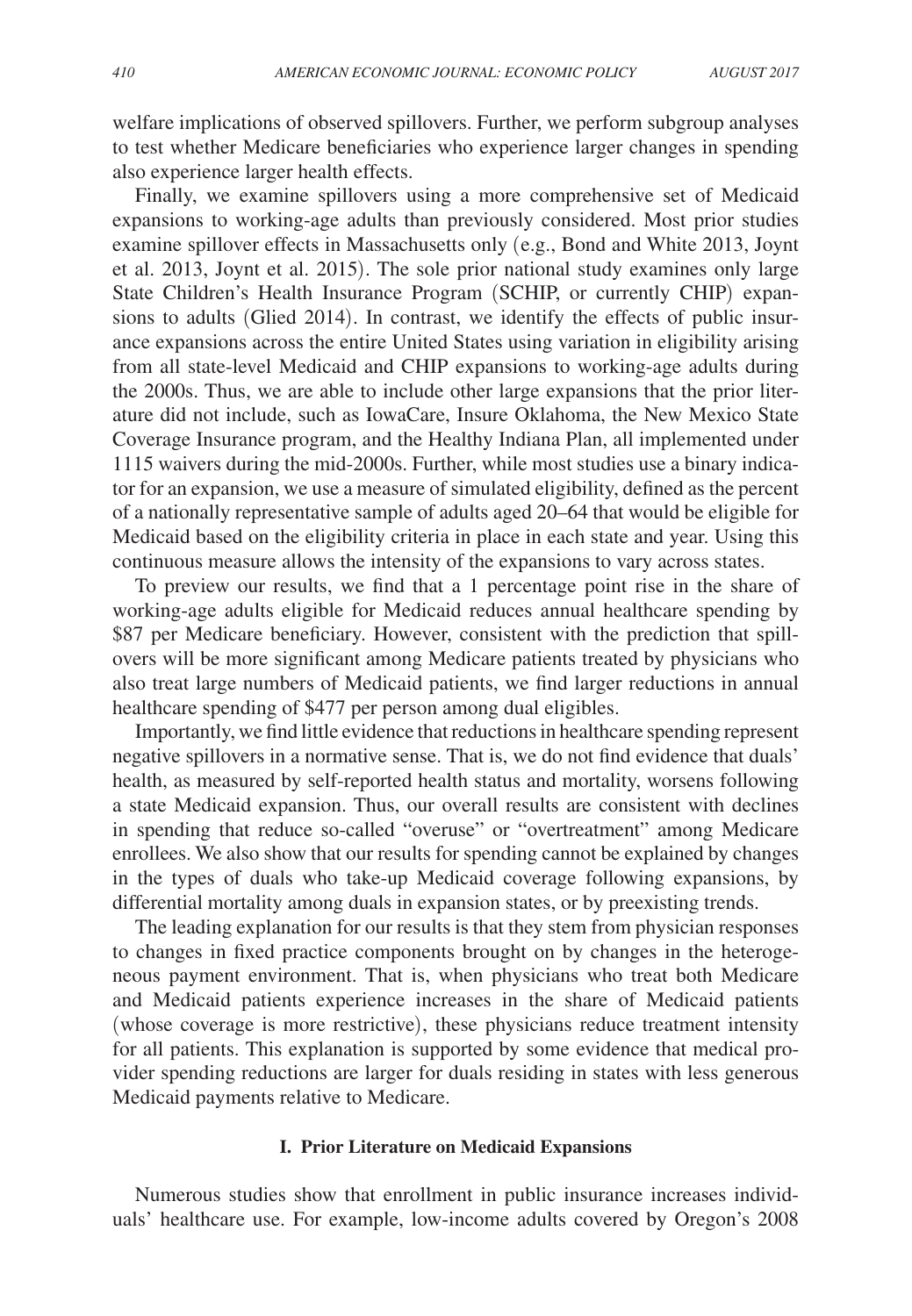Medicaid expansion used more preventive care, outpatient care, and prescription drugs, and had a higher likelihood of having a hospitalization (Finkelstein et al. 2014, Taubman et al. 2014). Relatedly, Wisconsin's 2009 expansion of public insurance to low-income childless adults increased outpatient and emergency department visits among the newly insured, although it reduced inpatient hospitalizations (DeLeire et al. 2013).

Since our study looks at the impact of Medicaid eligibility expansions (as opposed to Medicaid participation), an important question is whether *eligible* individuals who live in states with expanded Medicaid eligibility use more healthcare. This may not always be the case if eligible individuals fail to take-up coverage or if expansions crowd-out employer-sponsored or nongroup insurance coverage. Nonetheless, several findings suggest that state eligibility expansions do increase healthcare coverage and utilization among eligible persons.

First, multiple studies show that state-level Medicaid expansions to parents lead to statistically significant increases in Medicaid participation and overall insurance coverage (e.g., Kronick and Gilmer 2002, Aizer and Grogger 2003, Busch and Duchovny 2005, Hamersma and Kim 2013, McMorrow et al. 2016). Second, estimates of crowd-out associated with adult Medicaid expansions are typically smaller than estimates associated with expansions to children (Buchmueller, Ham, and Shore-Sheppard 2015). This is not surprising because expansions to working-age adults are usually more modest than CHIP expansions to children; most expansions to these adults extend eligibility to persons at or below 200 percent of the federal poverty level (FPL), while 19 states cover children in families with incomes above 300 percent of the FPL through CHIP (KFF 2016). Thus, adults impacted by public insurance expansions are poorer than many children targeted by CHIP expansions, and these poorer adults are less likely to have private insurance in the first place. Accordingly, several studies find that parental Medicaid expansions have no statistically significant effects on private coverage for adults (e.g., Aizer and Grogger 2004, Busch and Duchovny 2003, Hamersma and Kim 2013), and recent analysis by Atherly et al. (2016) shows that the majority of new adults covered by Medicaid HIFA waivers (which encourage new state approaches to expand insurance among childless adults) had no private insurance in the prior year. McMorrow et al. (2016) examines state Medicaid expansions to parents taking place between 1997 and 2009 and does find evidence of crowd-out, but those estimates are lower than estimates based on CHIP expansions to children. McMorrow et al. (2016) estimate that 33 percent of the increase in Medicaid coverage was due to a decline in employer sponsored private insurance, while Gruber and Simon (2008) estimate that 60 percent of the increase in children's CHIP coverage was due to a drop in private coverage.

Third, several studies show that when states implement coverage expansions to working-age adults, their healthcare use increases. For example, Massachusetts' 2006 health reforms (which expanded coverage through a combination of Medicaid and subsidized private insurance) reduced reports of unmet healthcare needs due to cost and instances of delayed care, and increased the likelihood of having an office visit with a nurse practitioner or physician assistant (Long 2008; Long and Masi 2009; Long and Stockley 2011; Long, Stockley, and Dahlen 2012; Miller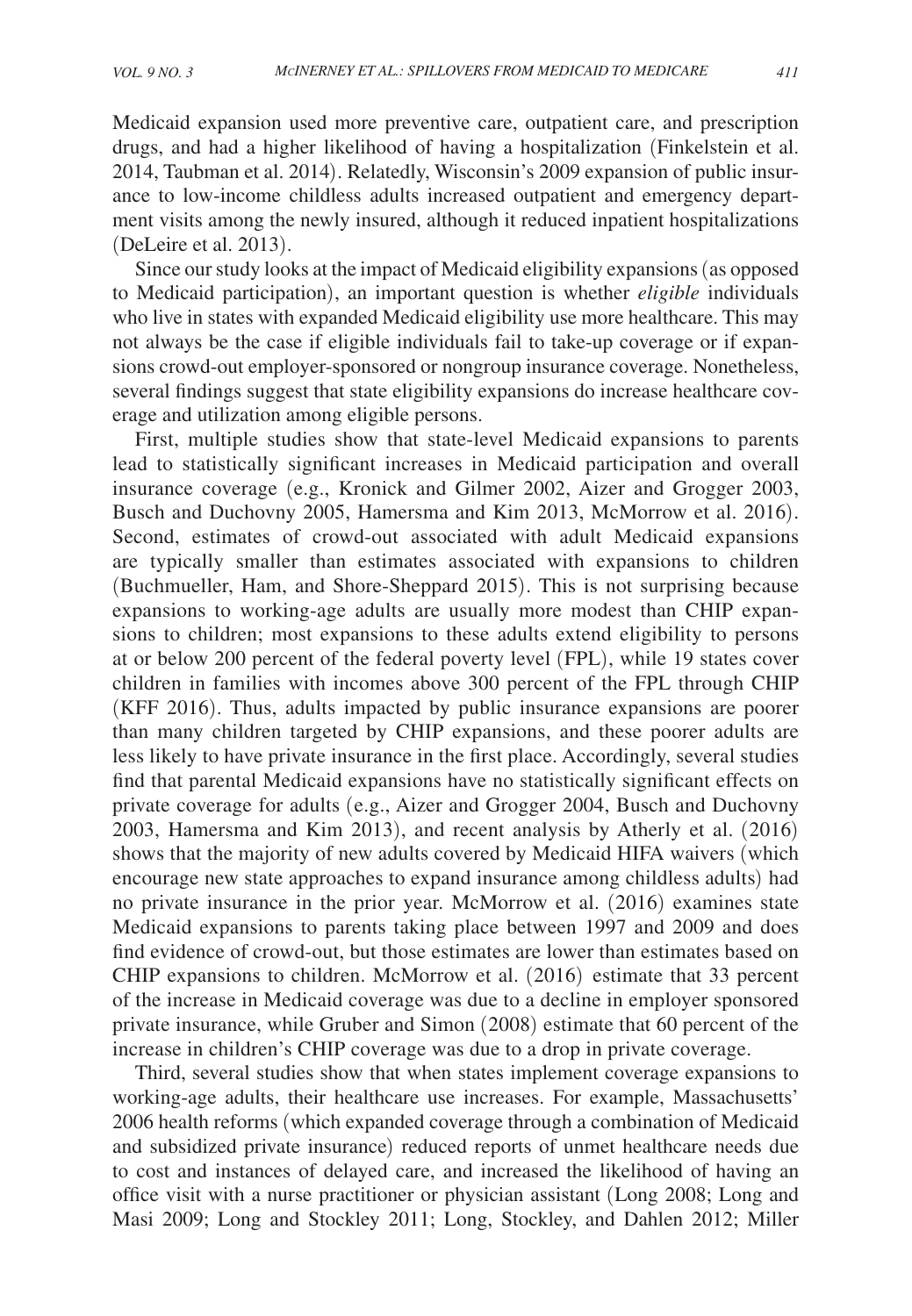2012; Long, Stockley, and Nordahl 2012). [2](#page-4-0) Sommers, Baicker, and Epstein (2012), which focuses on Medicaid expansions to childless adults in New York, Arizona, and Maine, find that the expansions led to significant increases in insurance coverage and self-reported health and significant reductions in delays in care. Further, county-level mortality rates among 20–64-year-olds decreased in New York, relative to a comparison state that did not expand coverage.

In the prior literature that is directly related to our research question, there are a small number of studies that examine whether Medicaid expansions have spillover effects for the Medicare population.<sup>[3](#page-4-1)</sup> Several focus on spillovers from Massachusetts' health reform to Medicare beneficiaries' healthcare use. Joynt et al. (2015) examine chronically ill Medicare beneficiaries and find no change in outpatient service use and an increase in average spending following the 2006 Massachusetts reforms. In a related study, Joynt et al. (2013) find that the Massachusetts reforms reduced preventable hospitalizations for Massachusetts' seniors, which they interpret as the absence of negative spillovers on Medicare beneficiaries. However, Bond and White (2013) find that although Medicare primary care use increased in Massachusetts overall, it decreased in the areas where the largest insurance expansions took place, evidence they interpret as negative spillovers. Sommers, Baicker, and Epstein (2012) find that seniors in three states with Medicaid expansions to childless adults experienced *increased* access to care as well as declines in cost-related care delays and mortality.[4](#page-4-2) Finally, in the only prior national study, Glied (2014) uses state-level data to examine how CHIP expansions to adults impacted Medicare hospitalization and Part B Medicare spending. She finds that in states with substantial CHIP expansions, Medicare surgical discharge rates and Part B spending per beneficiary both fell by about 3 percent. To summarize, these prior studies provide mixed evidence for spillover effects and differ greatly in terms of their methods.

Our study differs from the bulk of the literature in our use of national data from all states and DC and a comprehensive measure of Medicaid eligibility expansions; because our eligibility measure is continuous, we can also account for differences in expansion size. Moreover, our work differs from all of the literature, including the national study by Glied (2014), in several important ways. First, we examine different mechanisms behind spillover effects. For example, we use individual-level data to test for heterogeneous effects (by type of Medicare beneficiary and by Medicaid payment generosity) that are predicted by the economic theory underlying our analysis. Second, we use a more comprehensive set of spending, utilization, and health measures for individuals enrolled in Medicare, and third, we examine the persistence of spillover effects over time. Lastly, we also use our data to rule out explanations for our findings that are not related to spillovers, such as differential selection, differential mortality, and preexisting trends.

<span id="page-4-0"></span> $2$ In contrast, Long and Stockley (2011) find that the New York Medicaid expansion did not increase access to or use of healthcare, although it did increase insurance coverage.

<span id="page-4-1"></span><sup>&</sup>lt;sup>3</sup>A few studies have looked at spillover effects from Medicaid parental coverage expansions to children's healthcare use (e.g., Davidoff et al. 2003, Dubay and Kenney 2003). Garthwaite (2012) examines spillover effects from public insurance expansions to privately insured patients.

<span id="page-4-2"></span> $4$ Kolstad and Kowalski (2012) find related evidence that the Massachusetts expansion led to increases in non-elderly Medicare inpatient discharges (table 5); however, they also report no change in elderly inpatient discharges (table 2).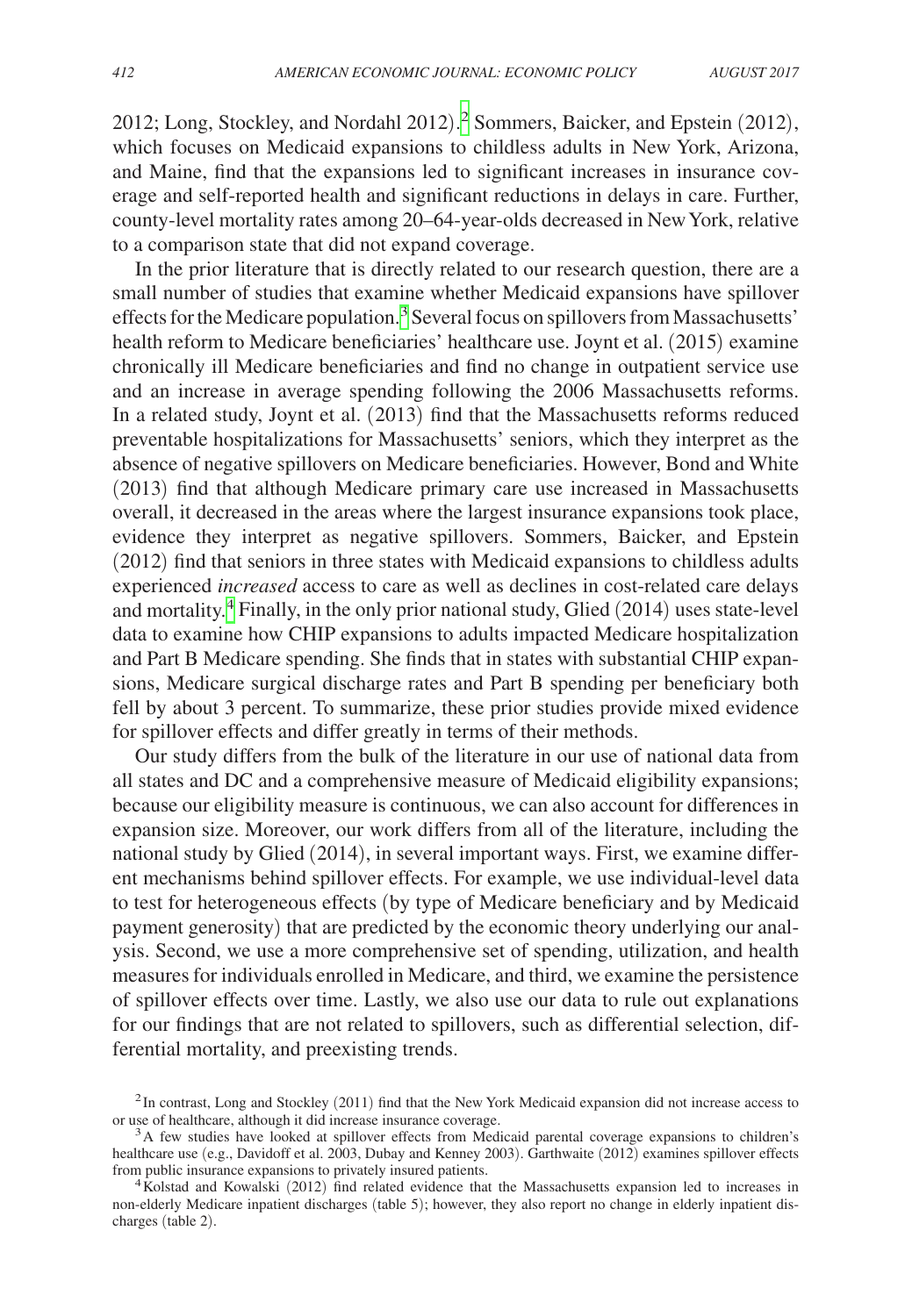## **II. Conceptual Framework**

We now turn to economic theories that explain the presence of spillovers across payers. While no single theoretical model fits the specific case of spillovers to Medicare beneficiaries arising from Medicaid expansions, important insights can be drawn from models of physician behavior in two-payer settings or in the presence of heterogeneous payment arrangements. In this section, we review both types of models and develop several testable implications for our empirical work.

## A. *Mixed-Economy Models*

The most frequently cited model in the analysis of spillover effects is Sloan, Mitchell, and Cromwell (1978) or SMC, a mixed-economy model in which physicians treat patients covered by two payers. One payer is a government program that pays a fixed reimbursement per service; the other is a private insurer. Notably, the Glied (2014) study of spillovers to Medicare arising from CHIP expansions follows this general approach. Physicians are assumed to be price-takers for the public insurer (Medicare) and to face a downward-sloping demand for healthcare from adults under age 65. Glied (2014) then predicts that increased demand by adults under age 65 will reduce the quantity of care provided to Medicare patients. However, a key assumption is that the marginal revenue from a newly insured adult under age 6[5](#page-5-0) exceeds the marginal revenue from a Medicare patient.<sup>5</sup> This assumption is reasonable for increases in employer-sponsored insurance that are also exam-ined in Glied (2014), and perhaps even for CHIP expansions.<sup>[6](#page-5-1)</sup> However, in the context of the Medicaid expansions we focus on, this assumption is not supported; evidence clearly shows that Medicaid reimburses at lower levels than Medicare in almost all states (Zuckerman et al. 2003, Zuckerman and Goin 2012).

Another application of the SMC model examines physician responses to public insurance expansions specifically when the public insurer reimburses at a lower rate (e.g., Garthwaite 2012, Baker and Royalty 2000). Again, physicians are thought to face downward-sloping demand for private patients and to be price-takers for publicly insured patients. This gives rise to the marginal revenue curve ABCD shown in [Figure 1](#page-6-0). A key assumption is that because of crowd out, the public insurance expansion decreases privately insured demand and the marginal revenue curve becomes EFCD.<sup>[7](#page-5-2)</sup> Physicians with no pre-expansion contact with publicly insured patients, such as those with labor supply S′, will increase services provided to publicly insured patients; physicians treating some publicly insured patients pre-expansion, such as those with labor supply S″, will not change their share of patients covered by public insurance. However, in the absence of crowd-out, the expansion instead shifts the marginal revenue curve to ABGH;<sup>[8](#page-5-3)</sup> this affects only those physicians who, pre-expansion, were constrained in treating publicly insured

<span id="page-5-1"></span><span id="page-5-0"></span>

<sup>&</sup>lt;sup>5</sup>See figure 1 in Glied (2014).<br><sup>6</sup>For example, Bronstein, Adams, and Florence (2004) report that CHIP reimbursement rates followed private insurer schedules in Alabama, a state with a standalone CHIP program. 7Private demand falls from AB to EF due to crowd out.

<span id="page-5-2"></span>

<span id="page-5-3"></span><sup>8</sup>Demand among publicly insured individuals rises from BC to BG.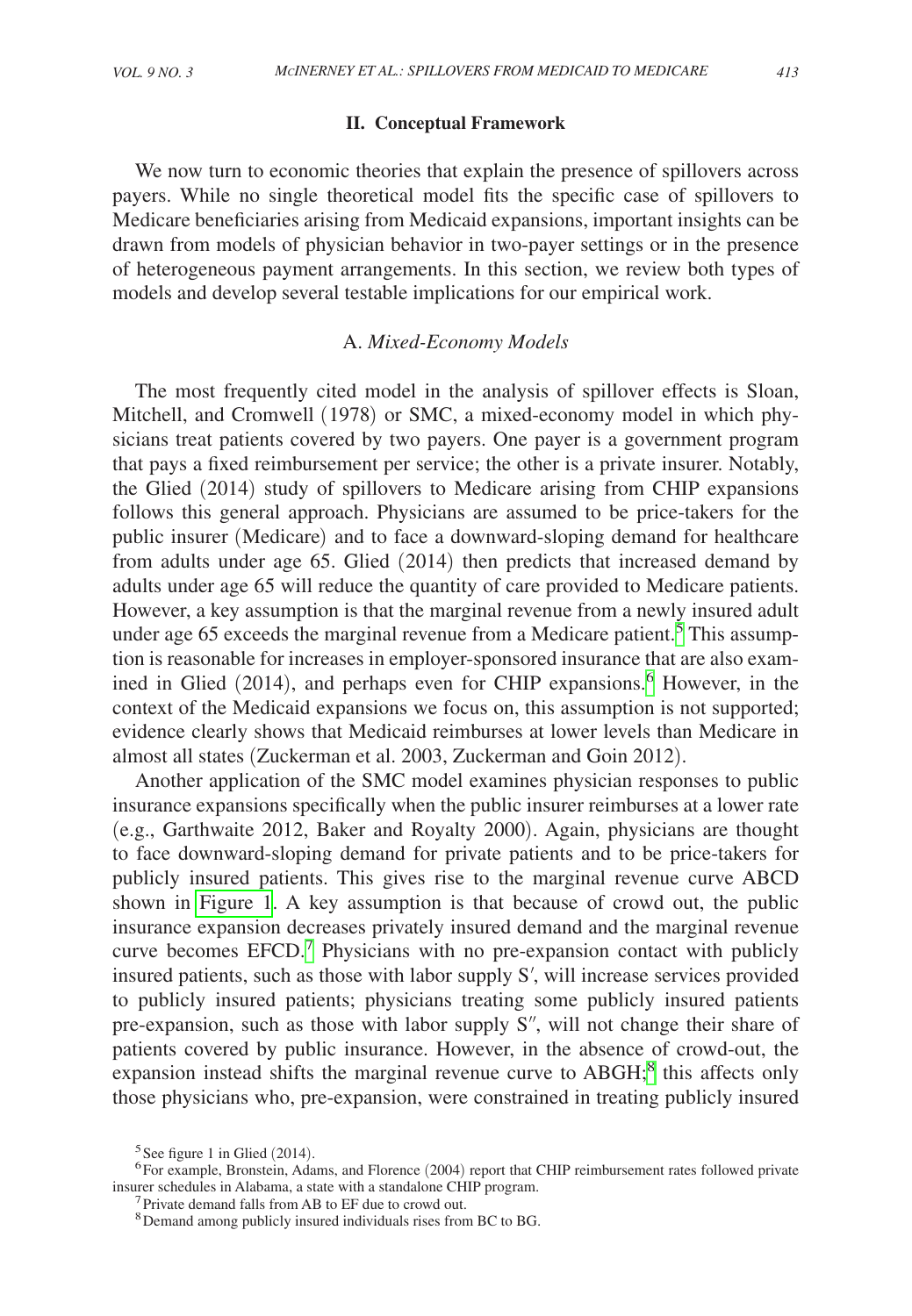<span id="page-6-0"></span>

Quantity of medical services

Figure 1. Physician Marginal Revenue and Labor Supply

patients by the relatively low number of publicly insured patients (such as physicians with labor supply S‴). Such physicians will increase services provided to publicly insured patients.

This version of the SMC model can be used to predict how Medicaid expansions affect the quantity of services supplied to Medicare patients. In our context, it is assumed that physicians face downward-sloping demand from patients covered by private insurance, are price-takers for patients covered by Medicare, and Medicaid reimburses at a lower rate than Medicare. The SMC model offers a prediction that varies with crowd out.

PREDICTION 1: *If Medicaid coverage of working-age adults crowds out private* insurance coverage, Medicaid expansions to working-age adults will increase the sup*ply of services to Medicare patients. However, in the absence of crowd-out, Medicaid expansions would have* no effect *on the supply of services to Medicare patients.*

As we noted earlier, several empirical studies of Medicaid expansions to working-age adults produce much lower estimates of crowd-out than the CHIP expansions to children that Garthwaite (2012) uses this model to study. Absent crowd-out and reduced demand by the privately insured, the SMC model suggests there would be no change in Medicare services. Medicaid expansions simply create a new source of publicly insured patients whose care is reimbursed at rates typically below those of Medicare. Profit-maximizing physicians would have no incentive to treat a Medicaid patient over a Medicare patient, all else equal.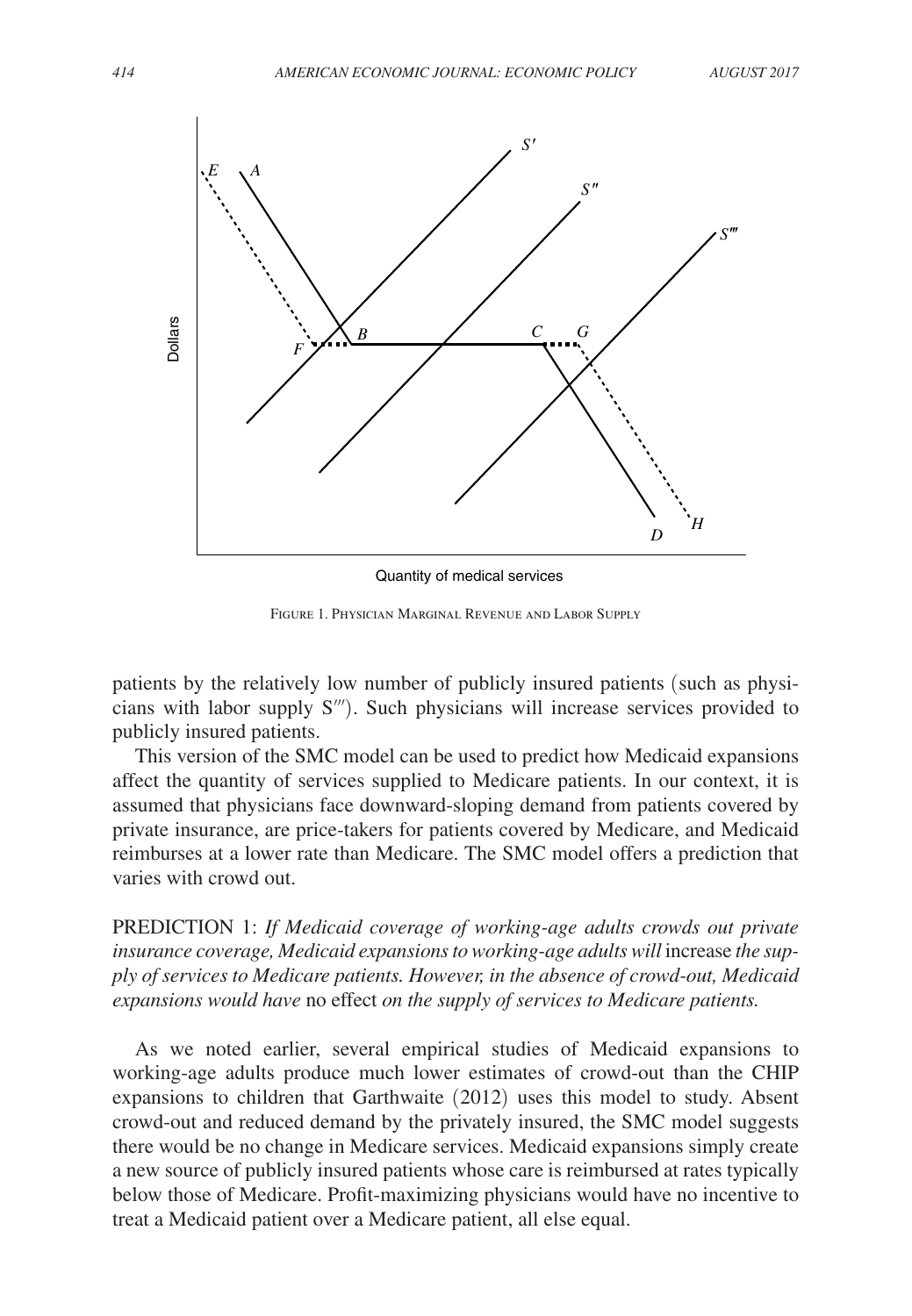#### B. *Alternate Models of Physician Behavior*

Many studies show that Medicaid expansions to working-age adults increase healthcare utilization among this group (e.g., DeLeire et al. 2013, Long and Stockley 2011). While this effect could be explained by the SMC model for physicians with supply curves similar to S<sup>'''</sup> in Figure 1, Baker and Royalty (2000) support an alternative explanation.[9](#page-7-0) They posit that the profit-maximizing behavior modeled in SMC may not apply to "public" physicians who work outside of private office-based settings and instead work in hospitals, clinics, medical schools, universities, or state and local government. In such settings, institutional goals or government policies may lead physicians to provide care "to all patients who seek care, generally without regard to levels of Medicaid payment and private fees or to the type of insurance coverage by the patient" (Baker and Royalty 2000, 485). In this framework, public physicians meet the residual demand for care not supplied by private physicians. Unlike the SMC model, Baker and Royalty predict that Medicaid expansions will increase the amount of care supplied to those patients by public physicians even in the absence of crowd-out of private insurance. They offer empirical support for this by showing that expanded Medicaid eligibility increases patients' access to physicians working in public settings, but has no effect on access to private office-based physicians[.10](#page-7-1)

While the SMC model does not offer insights into physician behavior for physicians who treat patients regardless of payer (e.g., Medicaid, Medicare, uninsured, or private), a useful approach for considering spillovers in this context is Glied and Zivin (2002). The Glied and Zivin framework examines physician treatment intensity when physicians treat some patients with fee-for-service insurance and others in managed care plans, a context that is applicable to our analysis of Medicare and Medicaid patients. First, most Medicare enrollees are enrolled in traditional fee-for-service Medicare, and most low-income adults in Medicaid are in managed care plans. Specifically, in states that cover low-income adults under Medicaid expansions, the median managed care penetration rate in this population is 90 percent (Kaiser Family Foundation 2015). Second and more importantly, even when Medicaid enrollees are in fee-for-service plans, the fact that Medicaid reimburses providers at lower rates than Medicare creates the type of payment environment heterogeneity that Glied and Zivin (2002) describe. We adopt their framework to consider physicians treating two sets of patients, one with more generous insurance coverage (fee-for-service or FFS in their context, Medicare in ours) and one with more restrictive insurance coverage (managed care in their context, Medicaid in ours).

The three models presented by Glied and Zivin (2002) offer different predictions for Medicaid-Medicare spillovers in our context. In one model, physicians take patients with restrictive coverage only when they have excess capacity. In a second model, physicians respond to increases in the share of patients with restrictive

<span id="page-7-0"></span><sup>&</sup>lt;sup>9</sup>Baker and Royalty (2000) also argue that it is unlikely that physicians, pre-expansion, are limited by the num-<br>ber of Medicaid patients seeking care.

<span id="page-7-1"></span> $\rm ^{10}$ Our data do not permit us to identify physicians working in public settings.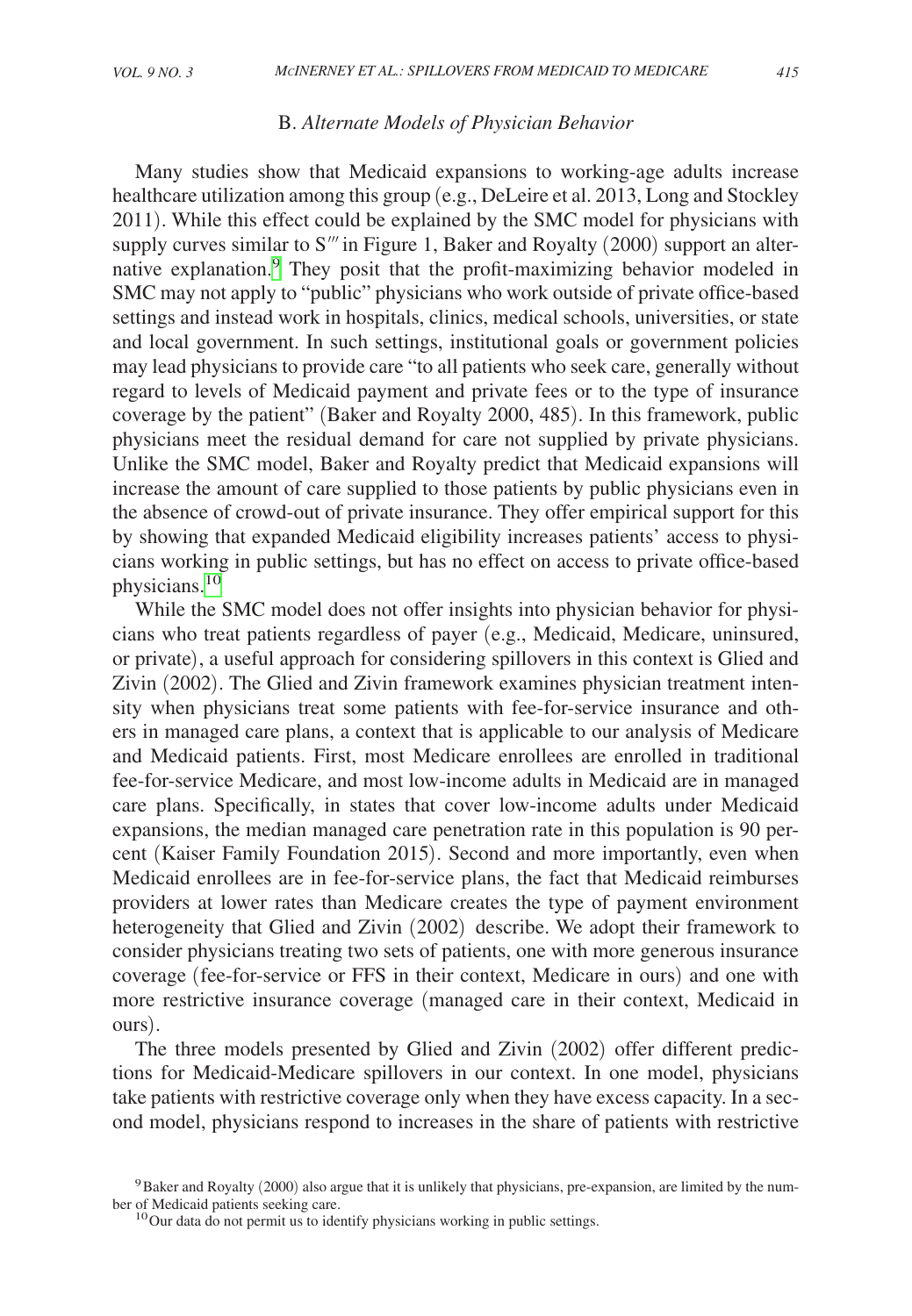coverage by inducing demand among patients covered by generous insurance. In a third model, Glied and Zivin (2002) allow there to be fixed and variable costs of production of physician services. Fixed costs are such items as durable equipment, office capacity, patient visit duration, weekly office hours, and whether/when to have call-in times available (He and White 2013); these costs are fixed in the sense that they do not vary by the type of insurance a patient has. Glied and Zivin theorize that physicians choose these fixed cost components based on the makeup of their practice. Therefore, if more patients with restrictive coverage enter a practice, the fixed cost components shift as if the patient base were entirely comprised of restrictive coverage. Glied and Zivin (2002) predict that treatment intensity of patients in generous plans will decrease as physicians treat more patients with restrictive coverage.

These models give rise to three additional predictions in our context:

PREDICTION 2: *If physicians accept Medicaid patients because they have excess capacity*, *Medicaid expansions to working-age adults will have* no effect *on healthcare supplied to Medicare enrollees.*

PREDICTION 3: *If physicians respond to the less generous reimbursement of newly insured Medicaid patients by inducing demand among patients with more generous coverage*, *Medicaid expansions will* increase *the supply of services to Medicare patients. Unlike Prediction* 1, *this result arises in the absence of crowd-out.*

PREDICTION 4: As Medicaid expansions increase the share of Medicaid patients *seen by the physician*, *the physician will alter fixed costs to reflect the level that would be optimal for a patient base of Medicaid patients*, *for whom reimbursement is lower. As a result*, *Medicaid expansions will* reduce *the healthcare supplied to Medicare patients.*

The fixed cost hypothesis behind Prediction 4 is supported by empirical evidence from several studies. Using patient-level data, Glied and Zivin (2002) find that increases in the practice's HMO penetration rate decrease treatment intensity. A number of empirical studies on managed care spillover effects find similar patterns. For example, Chernew, DeCicca, and Town (2008) and Baicker, Chernew, and Robbins (2013) find that exogenous changes in Medicare managed care penetration driven by changing Medicare Advantage payment rules reduce costs per hospitalization, length of hospital stay, and average healthcare spending for FFS Medicare beneficiaries. Changing practice pattern norms, similar to those hypothesized in Glied and Zivin (2002) are one proposed mechanism for this type of spillover, and studies that focus on the effects of managed care on the intensity of treatment for AMI patients support this (e.g., Bundorf et al. 2004).<sup>[11](#page-8-0)</sup>

Finally, as extensions to Predictions 3 and 4, we posit that changes in Medicare treatment intensity will vary by the degree to which Medicare providers also treat

<span id="page-8-0"></span> $11$  See Chernew, Baicker, and Martin (2010) for a detailed review of the spillover literature.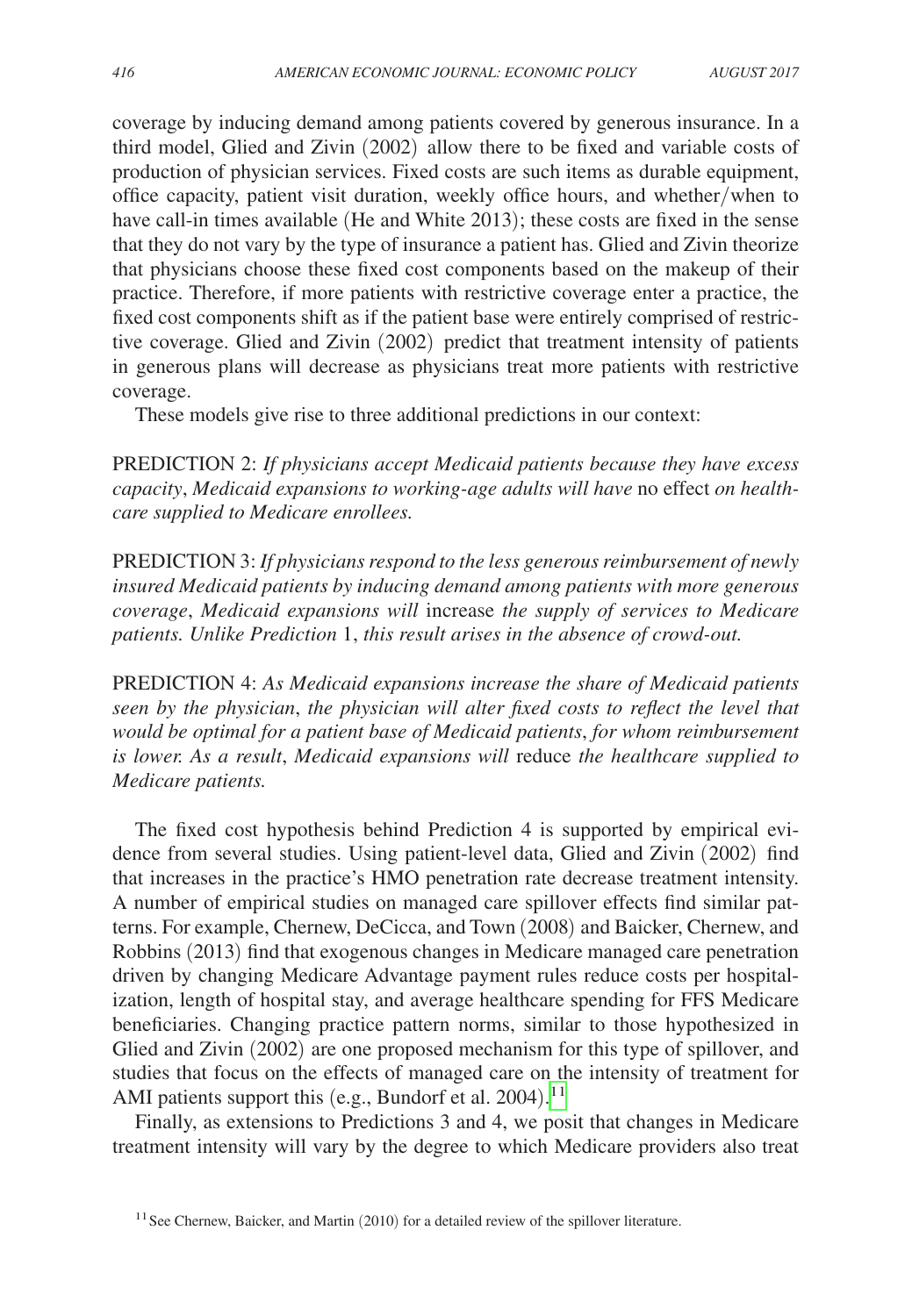patients covered by Medicaid as well as by the difference between Medicare and Medicaid payment rates, as stated below:

PREDICTION 5: *Medicaid expansions to working-age adults will cause larger changes* (*increases or decreases*) *in the supply of services to Medicare patients who seek care from physicians also treating large shares of Medicaid patients.*

PREDICTION 6: *Medicaid expansions to working-age adults will cause larger changes* (*increases or decreases*) *in the supply of services to Medicare patients residing in states where Medicaid provider payments are much less generous than Medicare.*

#### **III. Data and Methods**

To examine the spillover effects of Medicaid expansions to working-age adults on Medicare utilization, we use data from the Cost and Use files of the MCBS, a nationally representative sample of Medicare beneficiaries conducted by the Centers for Medicare and Medicaid Services (CMS). We use 9 years of data from 2001 through 2009; in each year, approximately 10,000 Medicare beneficiaries are surveyed as part of a rotating panel.[12](#page-9-0) We focus on Medicare beneficiaries age 65 and older enrolled in Medicare Parts A and B for the entire year and living in the community all year. Pooling observations from all years for which we have non-missing data on covariates in the models yields a sample of  $71,709$  individuals.<sup>[13](#page-9-1)</sup>

The MCBS Cost and Use files are well-suited to our research question because they contain the most comprehensive account of the healthcare services received by Medicare beneficiaries as well as the amounts paid for these services and the sources of payment. CMS develops the Cost and Use files by combining and reconciling survey responses from beneficiaries with Medicare administrative files. This reconciliation process improves upon the survey data by validating the accuracy of reported events, and it supplements Medicare payments from administrative records with amounts paid by other payers reported on the survey. As a result the Cost and Use files report services received and amounts paid regardless of whether the payer was Medicare, patient out-of-pocket spending, private insurance, Medicaid, or some other source. This is especially important given that Medicare reimburses about half of the average beneficiary's total healthcare costs (Lind 2012). [14](#page-9-2) Additionally, the Cost and Use files report events and spending for events regardless of whether the respondent was in traditional fee-for-service Medicare or a Medicare Advantage plan.

<span id="page-9-1"></span><span id="page-9-0"></span>

<sup>&</sup>lt;sup>12</sup>The MCBS captures up to three years of healthcare utilization data for each respondent.<br><sup>13</sup>There are 88,521 observations of persons aged 65 and older in the pooled MCBS Cost and Use files from 2001 through 2009. We drop 9,860 observations of persons not enrolled in both Medicare Parts A and B for the full calendar year, another 5,826 observations of persons residing in a facility all or part of the year, and another 1,126 observations lacking data on covariates.<br><sup>14</sup>This statistic is not the same as the actuarial value of Medicare, which is 80 percent; the "about half" statistic

<span id="page-9-2"></span>is calculated using healthcare spending that is not covered by Medicare (such as dental care, some home health care, and some institutional care).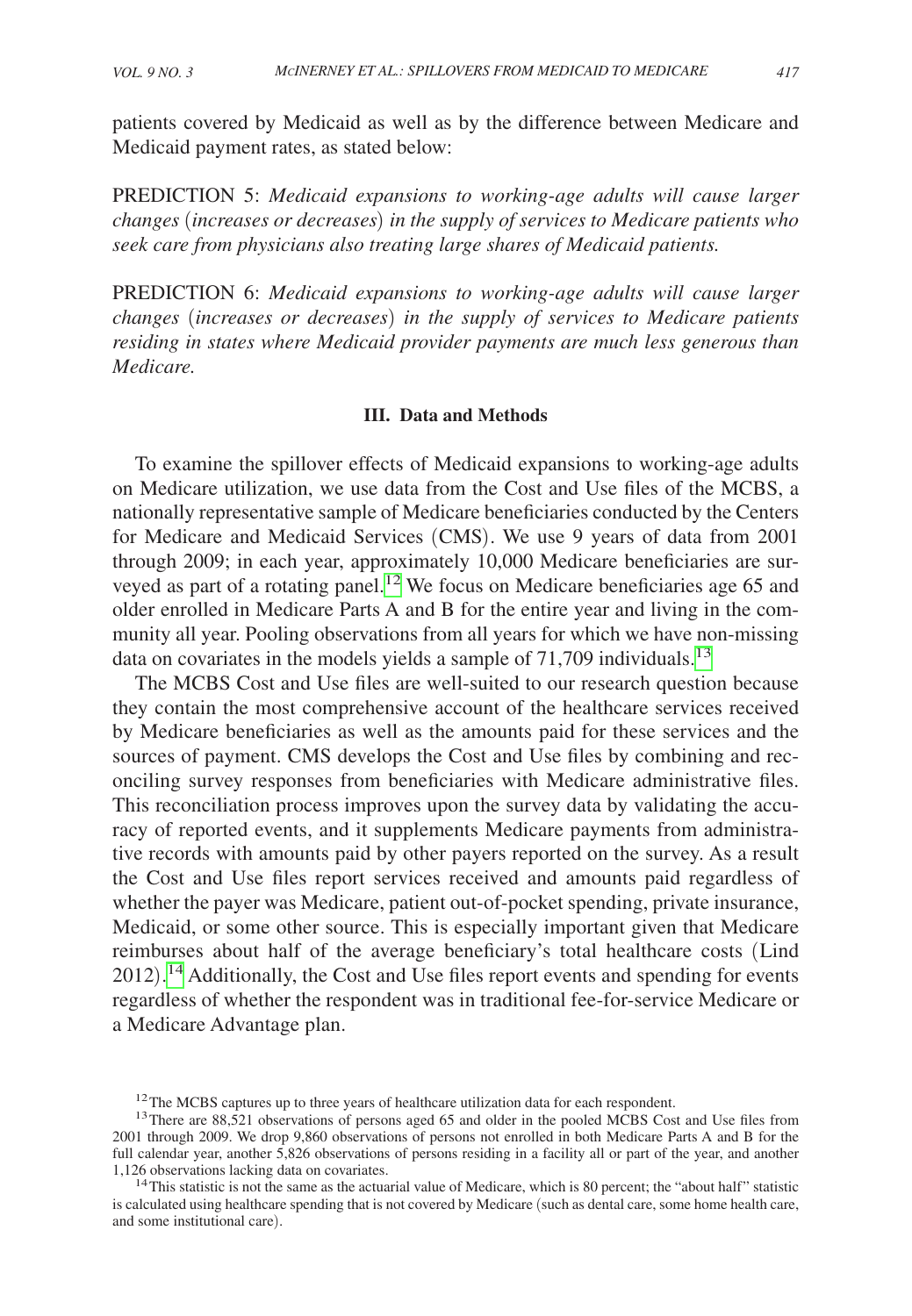# A. *Measures of Healthcare Spending*, *Utilization*, *and Health*

We examine several measures of healthcare spending to capture changes in both the frequency and intensity of utilization. We use five measures of all-payer healthcare spending, including total healthcare spending on all service types, and healthcare spending for inpatient care, outpatient hospital care, medical provider events, and prescribed medicine.[15](#page-10-0) We then examine Medicare spending measures for the same five types of care, where spending includes both traditional Medicare and Medicare Advantage plan spending[.16](#page-10-1) The average MCBS respondent in our sample incurs nearly \$11,400 per year in total healthcare spending. Approximately one-quarter is spent on inpatient care, and one-third is spending on medical provider events. The average respondent has close to \$7,000 per year in Medicare spending. See [Table 1](#page-15-0) for additional descriptive statistics on the spending measures.

Our main analysis also includes other measures of healthcare utilization and three measures of self-reported health. We examine several measures of the quantity of healthcare used, including the numbers of inpatient events, medical provider events, outpatient hospital events, and prescribed medicine events.<sup>17</sup> See Table 3 for additional descriptive statistics on the utilization measures. The three measures of self-reported health that we examine are an indicator of poor/fair general health, an indicator that health limits the respondent's social activities, and an indicator that health is worse relative to last year. On average, one in five respondents is in poor or fair health, and one in five reports worsening health. About 12 percent of respondents report that health limits their social activities. See [Table 5](#page-20-0) for additional summary statistics on self-reported health status.

# B. *Measure of Medicaid Expansions to Working-Age Adults*

We measure Medicaid expansions to working-age adults with a state-level measure of the percent of the population aged 20–64 eligible for Medicaid in each year. Since a well-known problem in studies identifying the effects of coverage expansions is that actual program enrollment reflects local economic conditions as well as policy variables, we follow the practice of quantifying simulated eligibility, or the percent of a nationally representative sample of persons who would be eligible using the eligibility rules in place for each state and year (e.g., Currie and Gruber 1996, Gruber and Simon 2008).

We use information on Medicaid income eligibility rules for non-elderly, nondisabled adults from various sources. Reports from the Kaiser Family Foundation provide the main source of information on parental coverage for most years (Kaiser Family Foundation State Health Facts 2014). We supplement this information with other reports, fact sheets, and administrative documents from foundations, states, and the Centers for Medicare and Medicaid Services. Certain gaps in information

<span id="page-10-0"></span><sup>&</sup>lt;sup>15</sup>These measures are drawn from the Person Summary RIC. Medical provider events include various medical services, such as care provided by physicians and others under the supervision of physicians, including separately billing doctors and separately billing labs, and other medical expenses.<br><sup>16</sup>These measures are drawn from the Service Summary RIC.<br><sup>17</sup>These measures are defined from Person Summary RIC measures and pertain to all payers.

<span id="page-10-1"></span>

<span id="page-10-2"></span>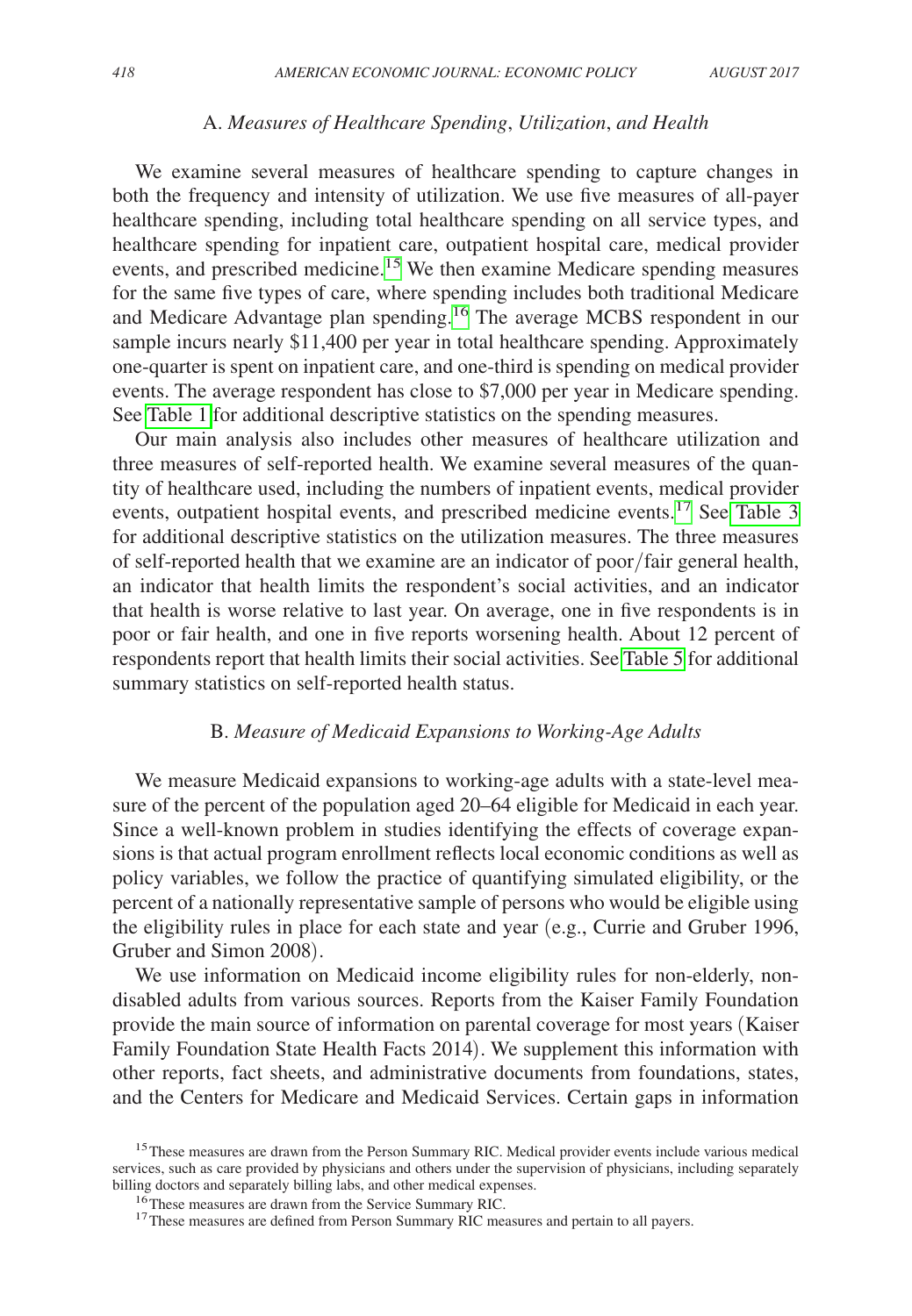were addressed through conversations with state officials. The compiled data summarize Medicaid income eligibility thresholds as a percent of the FPL for parents and childless adults in each state-year through multiple pathways, including traditional 1931 parental coverage and 1115 waiver coverage (including through the HIFA waiver program). For the simulated eligibility measure used here, we include eligibility through all Medicaid pathways that provide comprehensive coverage (excluding a small number of waiver programs that primarily provide premium support for employer-sponsored health insurance).

We construct the simulated eligibility measure using all non-elderly adults (age 20–64 years) in the 2000 CPS March Supplement. For each individual, we calculate income as a percent of FPL based on family size. We then determine eligibility for Medicaid for this consistent sample in each state and year based on a comparison of parental status, employment status, and income to the compiled eligibility information from the states. We then aggregate the data, using the appropriate survey weights, to construct a state-year measure of simulated eligibility, defined as the percentage of the national non-elderly adult sample that would be eligible for Medicaid in each state and year.<sup>[18](#page-11-0)</sup>

The simulated eligibility measure has a mean of 4.99 percent (weighting the data by observations in the MCBS) and ranges from 0.7 percent (in Alabama and Arkansas) to 48 percent (in Hawaii). Mean simulated eligibility increases over our sample period from 3.08 percent to 6.74 percent as a consequence of numerous state public insurance expansions to childless adults and parents. Our identifying variation arises from Medicaid expansions occurring in different states over time. For example, simulated eligibility increased by 24 percentage points in Indiana following the implementation of the 2008 Healthy Indiana Plan, a plan that extended Medicaid coverage to adults with household incomes up to 200 percent of the federal poverty level. We document 13 instances of simulated eligibility increasing by more than 5 percentage points in consecutive years, and the mean increase in simu-lated eligibility corresponding to these expansions is 12.6 percentage points.<sup>[19](#page-11-1)</sup>

# C. *Testing for Spillovers*

We first test Predictions 1 through 4 by estimating models of spending and healthcare use. We estimate models of healthcare spending using two-part models,<sup>20</sup> an approach commonly used in the healthcare literature to model both the likelihood of receiving healthcare and the amount of healthcare received, which is appropriate for outcomes with a large number of zeros (Deb and Trivedi 2012). [21](#page-11-3) The two parts

<span id="page-11-0"></span><sup>&</sup>lt;sup>18</sup>California implemented a large Medicaid expansion in a subset of counties in 2007. We calculate separate measures of simulated eligibility for expansion and non-expansion counties and calculate a population weighted

<span id="page-11-1"></span><sup>&</sup>lt;sup>19</sup> Most year-to-year changes are small: the average change in simulated eligibility year-to-year is less than

<span id="page-11-2"></span><sup>1</sup> percentage point. This reflects updates to income eligibility thresholds for parental coverage.<br><sup>20</sup>Two-part models are estimated using the -tpm- command in Stata (Belotti and Deb 2012). Marginal effects for our key expl

<span id="page-11-3"></span> $21$  It is common to have a large number of zeros in distributions of healthcare spending. For example, in our sample of Medicare beneficiaries, only 19 percent have any inpatient spending.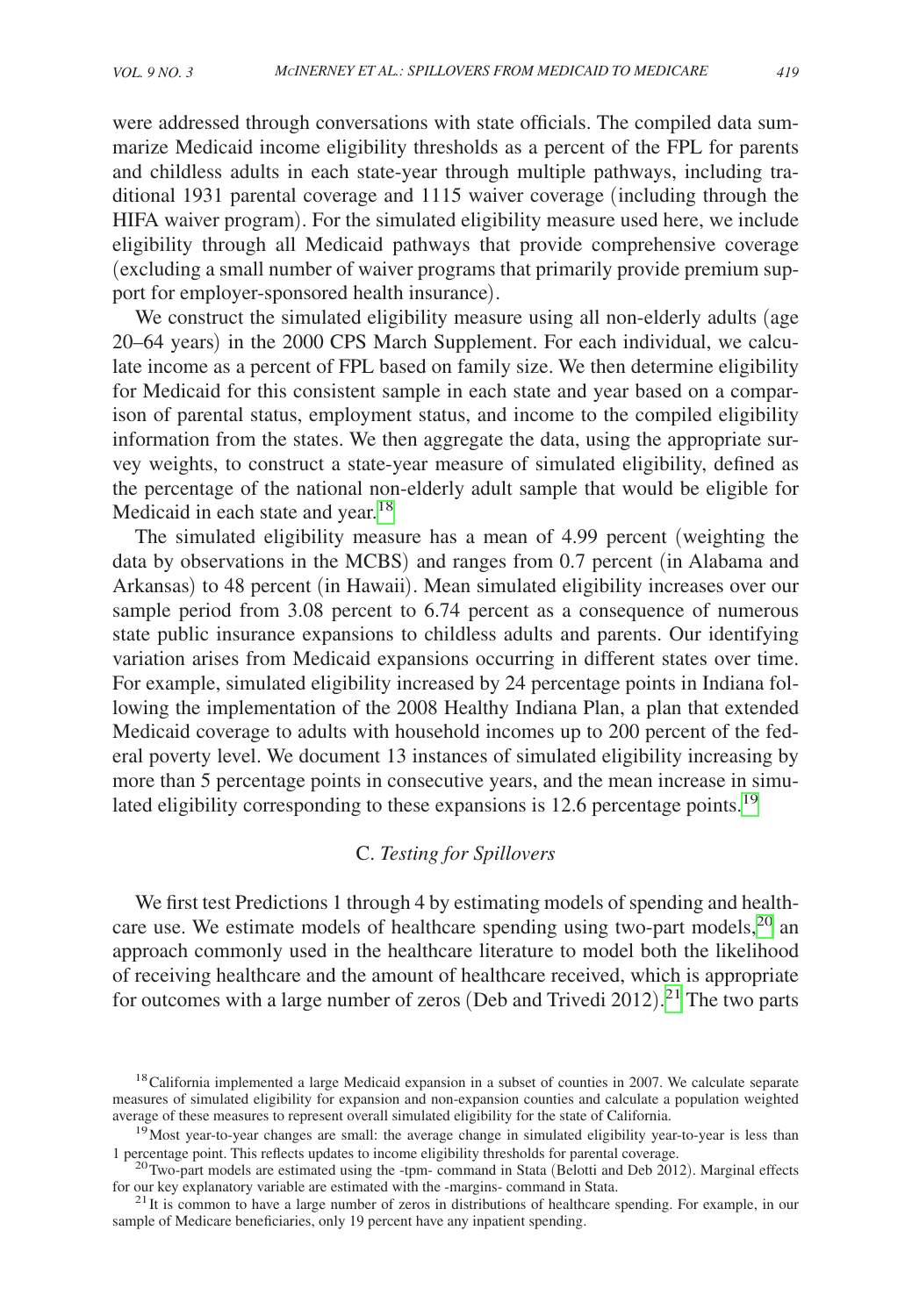of the model are estimated independently. For the first part, we estimate the probit model below:

$$
(1) \tP(y_{ist} > 0 | SimElig_{s,t-1}, X_{ist}) = \Phi(\beta_1 SimElig_{s,t-1} + \Gamma X_{ist}),
$$

where *y* is a measure of spending. For the second part, we estimate a generalized linear model (GLM), as shown below:

$$
(2) \qquad \ln\left(E\left(y_{ist}|\textit{SimElig}_{s,t-1},X_{ist},y_{ist}>0\right)\right) = \alpha_1\textit{SimElig}_{s,t-1} + \Pi X_{ist}.
$$

We choose a log-link function (to account for the skewed nature of our spending data) and we assume a Poisson function for the variance (i.e., variance is proportional to the mean) (Manning and Mullahy 2001). [22](#page-12-0) Then the predicted change in spending is given by the product of the probability of having any spending from the first part (probit) and the expected spending levels from the second part (GLM):

(3) 
$$
E(y_{ist} | SimElig_{s,t-1}, X_{ist})
$$
  
=  $P(y_{ist} > 0 | SimElig_{s,t-1}, X_{ist}) \times E(y_{ist} | SimElig_{s,t-1}, X_{ist}, y_{ist} > 0).$ 

We estimate models of the numbers of inpatient, medical provider, outpatient, or prescribed medicine events using Poisson models since the dependent variables are counts, or non-negative integers.

In all models, the key explanatory variable is the percentage of a nationally representative sample of adults aged 20–64 that would be eligible for Medicaid coverage following each state's eligibility rules in the prior year (denoted  $SimElig(t-1)$  in the tables). We focus on the prior year's eligibility rules since many changes in program eligibility take place mid-year and our simulated eligibility variable is based on the program rules in place for most (but not necessarily all) of a calendar year. Thus,  $SimElig(t - 1)$  consistently captures a full calendar year over which eligibility changes are in place after an expansion. Further, changes in enrollment and utilization among the working-age Medicaid population will not occur immediately after an eligibility change, but will phase in over a number of months. Estimates of a positive relationship between simulated eligibility and spending would be consistent with both profit-maximizing physicians and crowd-out of private insurance (Prediction 1) and demand inducement (Prediction 3). The absence of a relationship between simulated eligibility and spending would support profit-maximization in the absence of crowd-out (Prediction 1) or excess capacity among physicians (Prediction 2). Finally, a negative relationship would be consistent with physicians changing their patterns of practice as more of their patients are covered by a restrictive insurer (Prediction 4).

 $E(y_{ist} | SimElig_{s,t-1}, X_{ist}, y_{ist} > 0) = e^{(\alpha_1 SimElig_{s,t-1} + \Pi X_{ist})}$ .

<span id="page-12-0"></span><sup>22</sup>The log-link function is of course equivalent to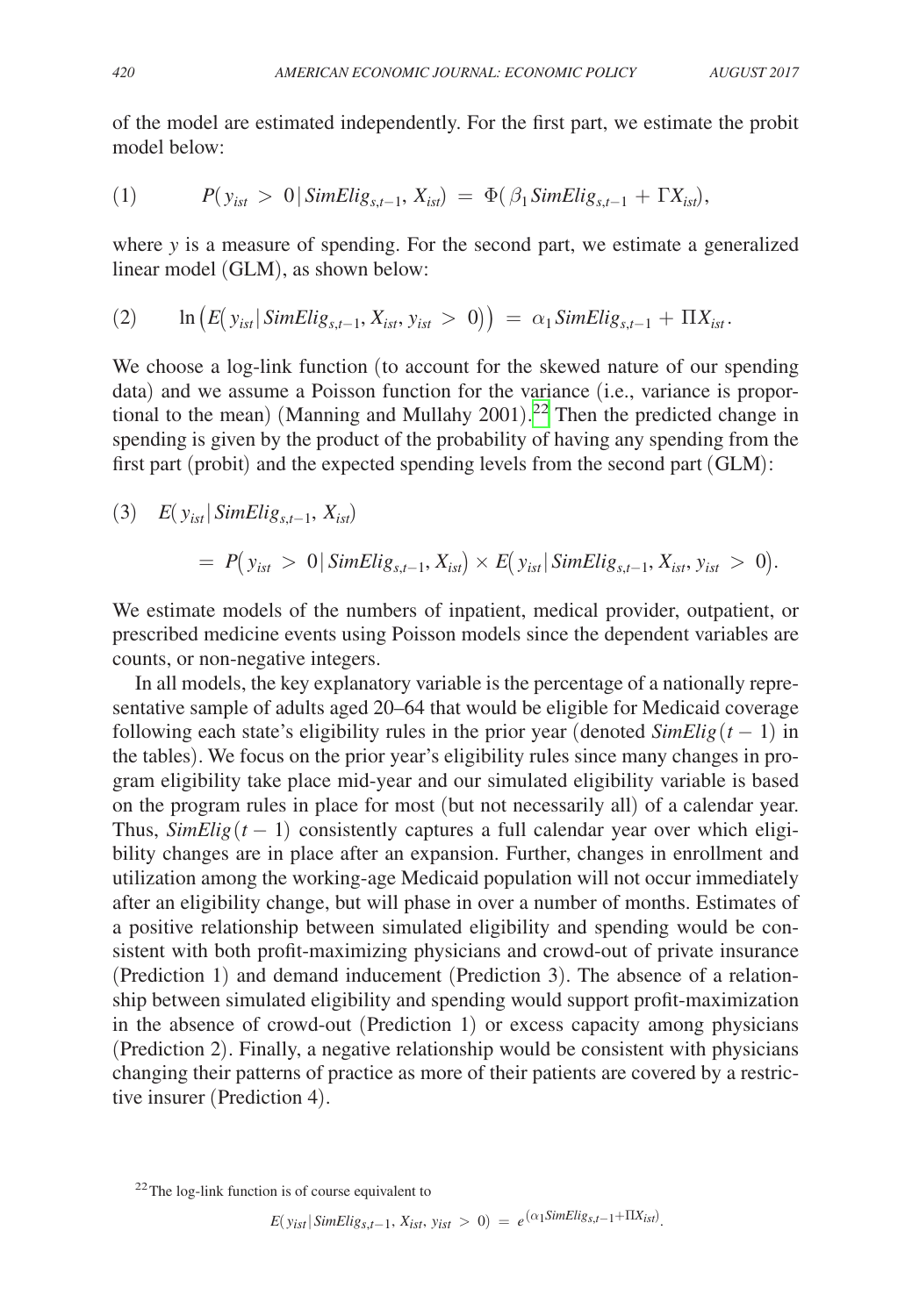We include controls for various determinants of spending and utilization. Individual-level controls defined from the MCBS include age and its square, sex, race/ethnicity, household income and its square, household size, educational attainment, marital status, veteran status, and residence in an urban area. We also include controls for the number of chronic conditions, smoking, and body mass index. See online Appendix Table A1 for additional descriptive statistics for the various samples. State-level controls include the annual unemployment rate and the annual percent of Medicaid enrollees in comprehensive managed care plans.<sup>23</sup> Models of total healthcare spending include area-level controls for the hospital wage index and three physician practice costs indices. In models of inpatient and outpatient hospital spending, we control for the hospital wage index, and in models of medical provider spending we control for the physician practice cost indices.<sup>[24](#page-13-1)</sup> All models include state and year fixed effects and a full set of state-specific linear time trends to account for unobservable factors within the state that impact healthcare spending and utilization and vary over time. We adjust the standard errors of the estimated regression coefficients for clustering at the state-level. For the two-part models, we report marginal effects and delta method standard errors.

Prediction 5 suggests that the largest changes in spending and utilization will occur among those Medicare beneficiaries whose physicians treat large shares of working-age Medicaid patients.<sup>25</sup> We test this prediction by estimating our models for separate samples of dual-eligible and non-dual Medicare enrollees. Dual-eligible enrollees are low-income seniors who are eligible for Medicare because of their age and eligible for Medicaid because of their low incomes. Since Medicaid is the payer of last resort, physicians who treat duals are reimbursed by Medicare, while Medicaid covers cost sharing for the patient. Since both working-aged and elderly Medicaid enrollees are low income, we expect that dual eligibles are more likely than non-duals to reside in the same communities and to seek care from the same physicians as working-age Medicaid recipients. To illustrate the ties these patients share, we use Healthcare Cost and Utilization Project (HCUP) data and show that physicians treating dual-eligible beneficiaries are roughly twice as likely to treat working-age Medicaid patients than physicians treating non-duals.<sup>26</sup> The results are shown in online Appendix Table A2. This pattern holds for both ambulatory care

<span id="page-13-0"></span><sup>23</sup> CMS enrollments reports from recent years are available online (http://www.medicaid.gov/medicaid-chip[program-information/by-topics/data-and-systems/medicaid-managed-care/medicaid-managed-care-enrollment](http://www.medicaid.gov/medicaid-chip-program-information/by-topics/data-and-systems/medicaid-managed-care/medicaid-managed-care-enrollment-report.html)report.html) and data were obtained directly from CMS staff.<br><sup>24</sup>We obtained wage index data for 2000–2008 from the NBER website (www.nber.org/data/CBSA-MSA-

<span id="page-13-2"></span> $25$  Note that the potential for Medicare patients in general to be treated by physicians also treating Medicaid patients is fairly significant. Using data from the 2000 –2001 Community Tracking Study—Physician Survey, we calculate that over 71 percent of physicians report that their practice accepts some patients covered by Medicare and at least some patients covered by Medicaid. Moreover, 42 percent of physicians report that their practice accepts all new Medicare and all new Medicaid patients.

<span id="page-13-3"></span><sup>26</sup> We use one year of the Healthcare Cost and Utilization Project (HCUP) State Inpatient Databases (SID) and State Ambulatory Surgery and Services Databases (SASD) from the three states that report multiple payer fields and a physician identification number on each discharge record (Kentucky, Maryland, and New Jersey). In each state, we examine a sample of physicians identified as the attending physician for patients 18 years and up and for at least

<span id="page-13-1"></span>wage-index.html) and for 2009 from the CMS website (www.cms.gov/Medicare/Medicare-Fee-for-Service-Payment/AcuteInpatientPPS/Wage-Index-Files-Item)[. We obtained data on physician practice cost indices from](www.cms.gov/Medicare/Medicare-Fee-for-Service-Payment/AcuteInpatientPPS/Wage-Index-Files-Item)  the CMS website (https://www.cms.gov/apps/physician-fee-schedule/search/search-criteria.aspx). All data were merged to MCBS respondents by their county of residence, using crosswalks from MSA/CBSA/carrier locality to county as appropriate.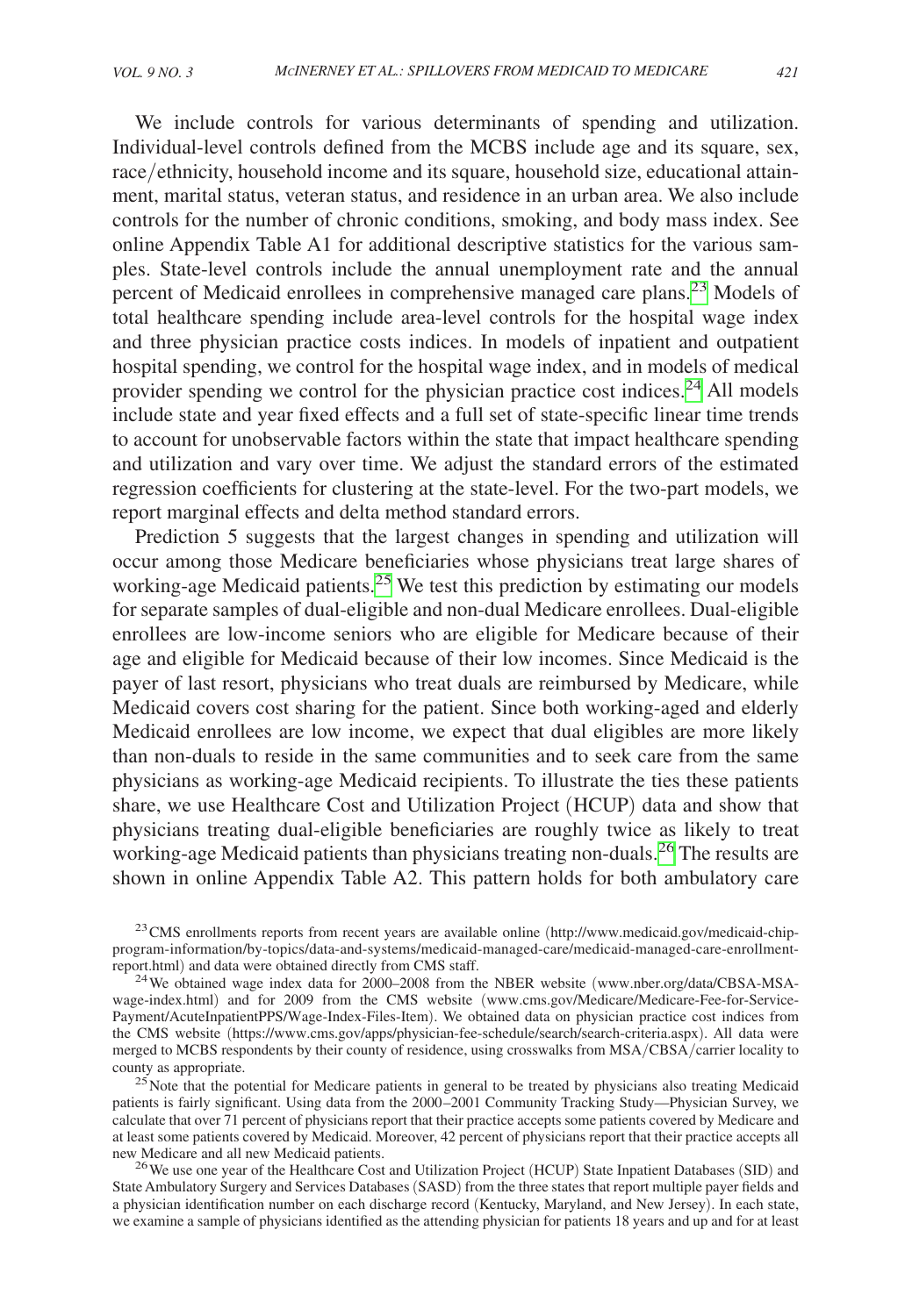as well as inpatient care, even though inpatient care is likely less common among working-age adults. Thus, Prediction 5 would be supported by evidence that the effects of Medicaid expansions on spending and utilization are larger among dual eligibles.

Prediction 6 suggests that negative spillovers will be larger in states where Medicaid is relatively less generous compared to Medicare. To test this, we measure payment generosity with the Medicaid-to-Medicare physician fee ratio for primary care, as reported in Zuckerman et al. (2003). This ratio is constructed for each state by first taking the ratio of the Medicaid fee to the Medicare fee for each service and then using spending weights to combine the service-specific ratios into a single Medicaid-to-Medicare ratio (MMR). We use data from 2003, which is the earliest year for which this measure is available for all states. We then separately estimate spending models for duals residing in states with a relatively low MMR and duals residing in states with a higher MMR. We define "low" MMR values as those below the twenty-fifth, fiftieth, or seventy-fifth percentile of Medicaid generosity. A finding that spending changes are larger among respondents living in low MMR states would be consistent with Prediction 6.

## **IV. Results**

# A. *Spillover Effects on Spending and Utilization*

Table 1 reports the key results from two-part models of healthcare spending, namely, the estimated marginal effects of a 1 percentage point increase in the percent of working-age adults eligible for Medicaid. Results from the models estimated with the full sample of Medicare beneficiaries are shown in column 1. The all-payer spending models shown in the top panel suggest that Medicaid expansions have very modest effects on Medicare beneficiaries' total spending. Namely, a 1 percentage point rise in the percent of adults eligible for Medicaid (a 20 percent increase) reduces overall spending by \$87 per beneficiary (a 0.7 percent decrease). The decrease reflects small declines in spending on medical providers (\$53 per beneficiary), outpatient hospital care (\$22), and prescribed medicines (\$9). In the Medicare spending models shown in the bottom panel, the marginal effects of simulated eligibility increases are smaller still, and statistically significantly different from zero in only one case. In that case, a 1 percentage point increase in the share of adults eligible for Medicaid corresponds to a \$9 decline in Medicare spending for outpatient hospital care. Overall, results from the full sample suggest that Medicaid expansions cause either small decreases in Medicare spending (consistent with Prediction 4, the fixed costs hypothesis) or no change in Medicare spending (consistent with Predictions 1 and 2). We see no support for Prediction 3, that Medicaid expansions will increase supply to Medicare beneficiaries through increased demand inducement.

The remaining columns of Table 1 report marginal effects from two-part models estimated separately for dual eligibles and all other Medicaid beneficiaries

one Medicare patient. We then calculate the fraction of those physicians who are also identified as the attending physician on the discharge records of 18–64-year-old patients with Medicaid coverage.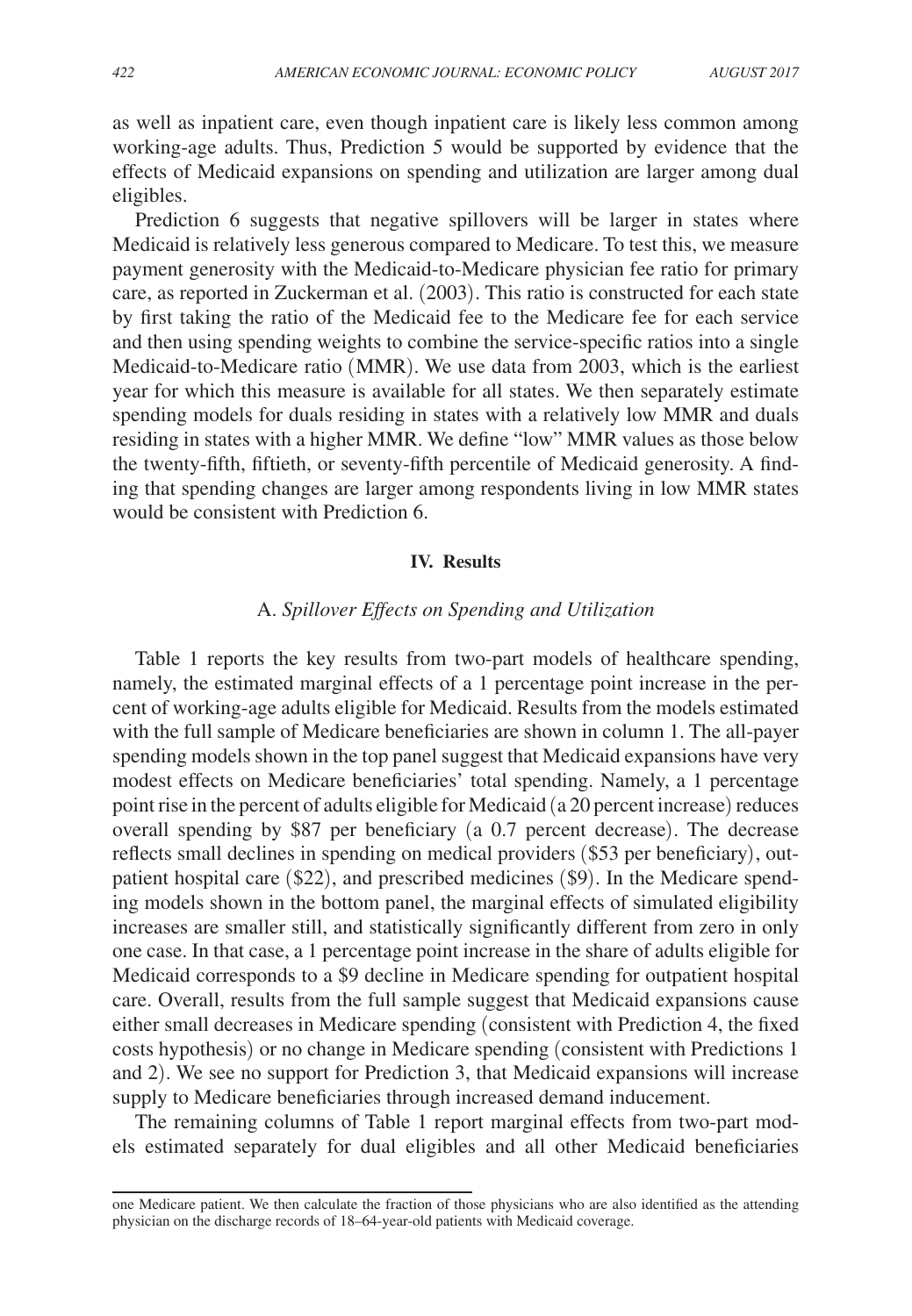<span id="page-15-0"></span>

|                                                  |                             | Marginal effect of $SimElig(t-1)$ |                                    |
|--------------------------------------------------|-----------------------------|-----------------------------------|------------------------------------|
|                                                  | Full sample                 | Dual eligibles                    | Non-duals                          |
|                                                  | (1)                         | (2)                               | (3)                                |
| Panel A. All payer spending, 2009\$              |                             |                                   |                                    |
| All payments, all service types                  | $-86.858$                   | $-476.602$                        | $-38.664$                          |
|                                                  | (34.23)                     | (82.82)                           | (40.55)                            |
|                                                  | $\bar{Y} = 11,372$          | $\bar{Y} = 14,652$                | $\bar{Y} = 10,978$                 |
|                                                  | (19, 131)                   | (22, 284)                         | (18,677)                           |
| All payments for inpatient events                | 7.274<br>(14.22)            | $-229.681$                        | 32.608                             |
|                                                  | $\bar{Y} = 2,992$           | (57.94)<br>$\overline{Y} = 4,361$ | (12.38)<br>$\bar{Y} = 2,828$       |
|                                                  | (9,868)                     | (13, 128)                         | (9,388)                            |
| All payments for medical                         | $-52.981$                   | $-94.239$                         | $-47.316$                          |
| provider events                                  | (25.37)                     | (35.57)                           | (29.54)                            |
|                                                  | $\bar{Y} = 3,642$           | $\overline{Y} = 3,913$            | $\overline{Y} = 3,610$             |
|                                                  | (8,036)                     | (6,276)                           | (8,225)                            |
| All payments for outpatient                      | $-21.591$                   | $-52.098$                         | $-18.060$                          |
| hospital events                                  | (7.98)                      | (12.93)                           | (8.54)                             |
|                                                  | $\bar{Y} = 1,278$           | $\overline{Y} = 1.484$            | $\bar{Y} = 1,253$                  |
|                                                  | (5,013)                     | (4, 744)                          | (5,044)                            |
| All payments for prescribed                      | $-9.058$                    | $-2.170$                          | $-8.972$                           |
| medicine events                                  | (2.71)                      | (9.80)                            | (3.23)                             |
|                                                  | $\overline{Y} = 2,239$      | $\bar{Y} = 3,135$                 | $\bar{Y} = 2,131$                  |
|                                                  | (2,578)                     | (3, 357)                          | (2, 448)                           |
| Panel B. Medicare spending, 2009\$               |                             |                                   |                                    |
| Medicare payments,                               | $-29.321$                   | $-432.937$                        | 21.235                             |
| all service types                                | (23.82)                     | (75.80)                           | (19.63)                            |
|                                                  | $\bar{Y} = 6,969$           | $\bar{Y} = 11,055$                | $\overline{Y} = 6,489$             |
|                                                  | (14,297)                    | (19, 557)                         | (13, 480)                          |
| Medicare payments for                            | 4.198                       | $-214.431$                        | 26.827                             |
| inpatient events                                 | (11.86)                     | (52.79)                           | (10.63)                            |
|                                                  | $\overline{Y} = 2{,}619$    | $\overline{Y} = 3,946$            | $\overline{Y} = 2,460$             |
|                                                  | (9,052)                     | (12, 179)                         | (8,587)                            |
| Medicare payments for medical<br>provider events | $-7.411$                    | $-79.890$                         | 1.280                              |
|                                                  | (5.70)<br>$\bar{Y} = 2,252$ | (20.61)<br>$\overline{Y} = 2,739$ | (4.88)                             |
|                                                  | (4,182)                     | (4,399)                           | $\overline{Y} = 2.193$<br>(4, 151) |
| Medicare payments for                            | $-9.331$                    | $-42.393$                         | $-5.251$                           |
| outpatient hospital events                       | (4.05)                      | (12.07)                           | (4.12)                             |
|                                                  | $\overline{Y} = 821$        | $\bar{Y} = 1,161$                 | $\overline{Y}$ = 780               |
|                                                  | (2, 943)                    | (3,914)                           | (2,801)                            |
| Medicare payments for                            | $-1.885$                    | 8.707                             | $-1.753$                           |
| prescribed medicine events                       | (3.29)                      | (11.18)                           | (2.74)                             |
|                                                  | $\overline{Y} = 545$        | $\overline{Y} = 1,606$            | $\overline{Y} = 418$               |
|                                                  | (1,650)                     | (3,042)                           | (1, 337)                           |

Table 1—Effects of Eligibility Expansions on Healthcare Spending by Type of Insurance

*Notes:* Sample sizes range from 71,429 to 71,699 for the full sample; 7,461 to 7,679 observations for dual eligibles; and 63,650 to 64,019 observations for non-duals. All models include controls for age and age squared, highest level of educational attainment, sex, race or ethnicity, veteran status, marital status, urban residence, household income and its square, smoking participation, BMI, number of chronic conditions, the percent of state Medicaid enrollees in comprehensive MCO plans, and the state unemployment rate. All models also include year and state fixed effects and a full set of state-specific linear time trends. Controls for the hospital wage index and three physician practice costs indices are added to models of all service spending; the hospital wage index is added to models of inpatient and outpatient hospital spending, and physician practice cost indices are added to models of medical provider spending. Robust standard errors clustered by state are reported in parentheses below estimated marginal effects. The mean (standard deviation) of the outcome variable for the regression sample is reported for each model.

*Source:* Authors' calculations based on Medicare Current Beneficiary Survey data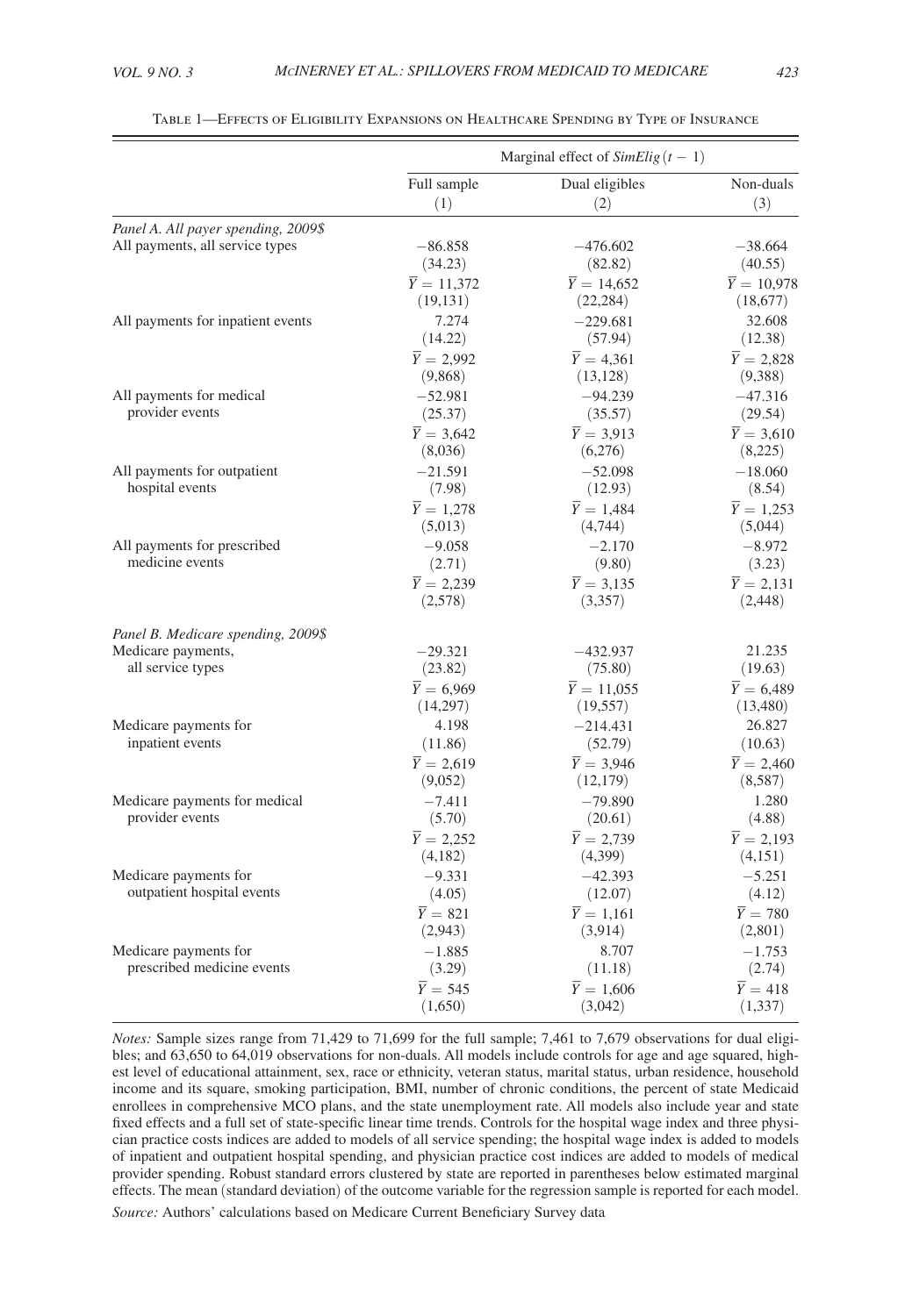(non-duals). Based on Prediction 5 and the analysis of discharge data reported earlier, we expect Medicaid expansions to working-age adults will have larger (positive or negative) effects on healthcare spending among dual eligibles. The results in column 2 show that duals experience large reductions in healthcare spending as Medicaid coverage to working-age adults expands. A 1 percentage point increase in the Medicaid eligibility of working-age adults reduces duals' all-payer spending by \$477 and reduces their Medicare spending by \$433. The overall reduction comes from reductions in inpatient spending (\$214–\$230), medical provider spending (\$80–\$94), and hospital outpatient spending (\$42–\$52). For the non-duals, changes in simulated eligibility have no effect on total Medicare and all-payer spending. There are some significant marginal effects when we measure spending by type of setting; for example, increases in Medicaid eligibility have small positive effects on inpatient spending and small negative effects on all-payer hospital outpatient spending. Overall, the results in Table 1 support Predictions 4 and 5—that negative spillovers exist for beneficiaries treated by physicians who also treat more working-age Medicaid patients.<sup>27</sup>

[Table 2](#page-17-0) examines the two-part models more closely to see whether the negative spillovers we document for dual eligibles arise from reductions in the likelihood of receiving any care and/or reductions in the intensity of care (e.g., spending per encounter). For the most part, the marginal effects of Medicaid eligibility expansions are working through reductions in healthcare on the intensive margin (as evident in the size and significance of the GLM marginal effects reported in column 2). Medicaid expansions usually do not have negative significant effects in the probit models of any spending, except for inpatient spending. For example, in the probit model of any all-payer inpatient spending, the marginal effect of a 1 percentage point increase in Medicaid eligibility is −0.004. Since 25.2 percent of the dual eligible population has any inpatient spending, this corresponds to a 1.6 percent decline in the probability of any inpatient use. The evidence in Table 2 provides further support for the fixed cost hypothesis behind negative spillover effects, which suggests that physicians who experience an increase in patients with more restrictive coverage will reduce treatment intensity, or treatment on the intensive margin.

In Table 3, we examine the effects of Medicaid expansions on measures of healthcare utilization among Medicare beneficiaries. We present results from Poisson models of the counts of inpatient events, outpatient hospital visits, medical provider events, and prescribed medical events. For the average Medicare beneficiary, increased Medicaid eligibility has no effect on inpatient events and causes a small significant decline in the number of medical provider events. For non-duals, increased Medicaid eligibility has no effect on any measure of healthcare utilization. In contrast, Medicaid expansions have large negative effects on dual-eligible beneficiaries' inpatient admissions and medical provider events. Specifically, a 1 percentage

<span id="page-16-0"></span><sup>&</sup>lt;sup>27</sup> Other dimensions of heterogeneity between duals and non-duals could contribute to the results we observe. For example, we considered whether the spending differences between duals and non-duals are driven by the greater illness burden among duals and examined differences in spending effects between healthy and sick non-duals. We did not see a pattern of larger negative spending reductions among unhealthy non-duals, suggesting that the differences we observe between duals and non-duals are not driven by their greater illness burden (results available upon request). Nonetheless, other differences, such as differences in residential location, may still play some role.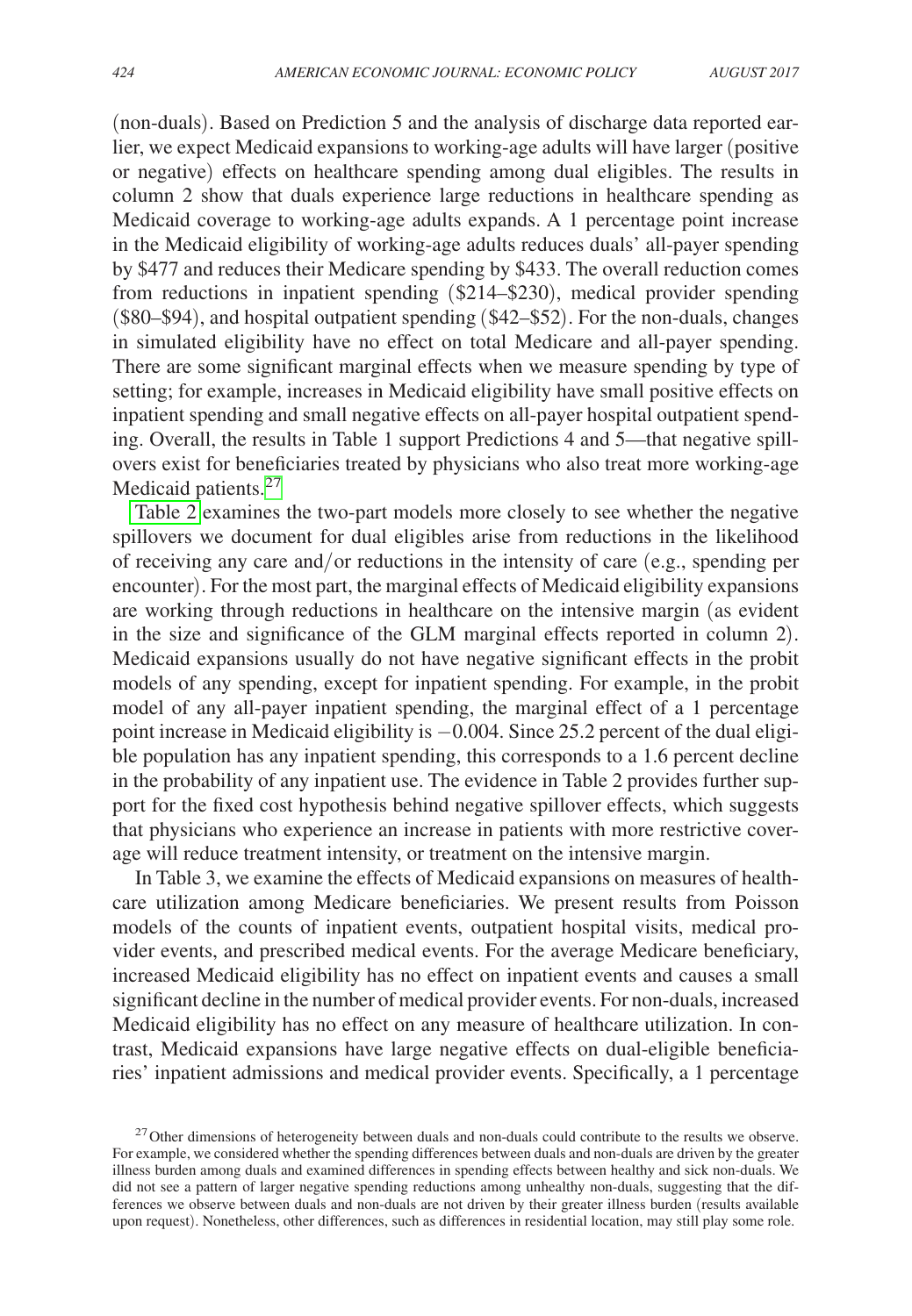|                                     | Coefficient on SimElig $(t-1)$     |                                        |                                              |                            |
|-------------------------------------|------------------------------------|----------------------------------------|----------------------------------------------|----------------------------|
|                                     | Probit<br>(marginal effect)<br>(1) | <b>GLM</b><br>(marginal effect)<br>(2) | Marginal effect of<br>SimElig $(t-1)$<br>(3) | <b>Observations</b><br>(4) |
| Panel A. All payer spending, 2009\$ |                                    |                                        |                                              |                            |
| All payments, all service types     | 0.001<br>(0.001)                   | $-496.409$<br>(84.227)                 | $-476.602$<br>(82.825)                       | 7,525                      |
| All payments for inpatient          | $-0.004$                           | $-620.501$                             | $-229.681$                                   | 7,679                      |
| events                              | (0.002)                            | (197.772)                              | (57.944)                                     |                            |
| All payments for medical            | 0.002                              | $-102.769$                             | $-94.239$                                    | 7,461                      |
| provider events                     | (0.001)                            | (36.809)                               | (35.572)                                     |                            |
| All payments for outpatient         | $-0.0004$                          | $-68.856$                              | $-52.098$                                    | 7,679                      |
| hospital events                     | (0.002)                            | (16.499)                               | (12.929)                                     |                            |
| All payments for prescribed         | 0.001                              | $-4.254$                               | $-2.170$                                     | 7,507                      |
| medicine events                     | (0.001)                            | (10.146)                               | (9.802)                                      |                            |
| Panel B. Medicare spending, 2009\$  |                                    |                                        |                                              |                            |
| Medicare payments, all service      | 0.00001                            | $-447.849$                             | $-432.937$                                   | 7,466                      |
| types                               | (0.001)                            | (77.958)                               | (75.799)                                     |                            |
| Medicare payments for               | $-0.004$                           | $-592.013$                             | $-214.431$                                   | 7,679                      |
| inpatient events                    | (0.002)                            | (180.688)                              | (52.788)                                     |                            |
| Medicare payments for medical       | $-0.0003$                          | $-84.936$                              | $-79.890$                                    | 7,660                      |
| provider events                     | (0.0014)                           | (21.836)                               | (20.607)                                     |                            |
| Medicare payments for               | $-0.002$                           | $-56.068$                              | $-42.393$                                    | 7,679                      |
| outpatient hospital events          | (0.003)                            | (15.539)                               | (12.068)                                     |                            |
| Medicare payments for               | 0.001                              | 12.234                                 | 8.707                                        | 7,672                      |
| prescribed medicine events          | (0.001)                            | (23.476)                               | (11.179)                                     |                            |

<span id="page-17-0"></span>Table 2—Effects of Eligibility Expansions on Healthcare Spending, 2001–2009, Dual Eligibles

*Notes:* All models control for age and age squared, highest level of educational attainment, sex, race or ethnicity, veteran status, marital status, urban residence, household income and its square, enrollment in FFS Medicare, smoking participation, BMI, the number of chronic conditions, the percent of state Medicaid enrollees in comprehensive MCO plans, and the state unemployment rate. All models also include year and state fixed effects and a full set of state-specific linear time trends. Controls for the hospital wage index and three physician practice costs indices are added to models of all service spending; the hospital wage index is added to models of inpatient and outpatient hospital spending and physician practice cost indices are added to models of medical provider spending. Robust standard errors clustered by state are reported in parentheses.

*Source:* Authors' calculations based on Medicare Current Beneficiary Survey data

point increase in Medicaid eligibility reduces the number of inpatient admissions by 5.6 percent and the number of medical provider events by 3.1 percent among dual eligibles. These empirical results are again consistent with negative spillovers explained by changes in fixed practice costs, and consistent with Predictions 4 and 5.

We next examine support for Prediction 6, which suggests that negative spillovers will be larger in states where Medicaid is relatively less generous compared to Medicare. Results from this exercise are shown in [Table 4,](#page-19-0) which reports the combined marginal effects from two-part models. Under Prediction 6, we would expect to see that Medicaid expansions cause larger spending reductions for individuals residing in less generous states (i.e., with low ratios of Medicaid to Medicare fees for primary care). We focus on the results presented in column 3 for medical provider spending because the measure of payment generosity pertains to relative physician fees for primary care. We note that in every case, there is a statistically significant reduction in spending for medical provider events in the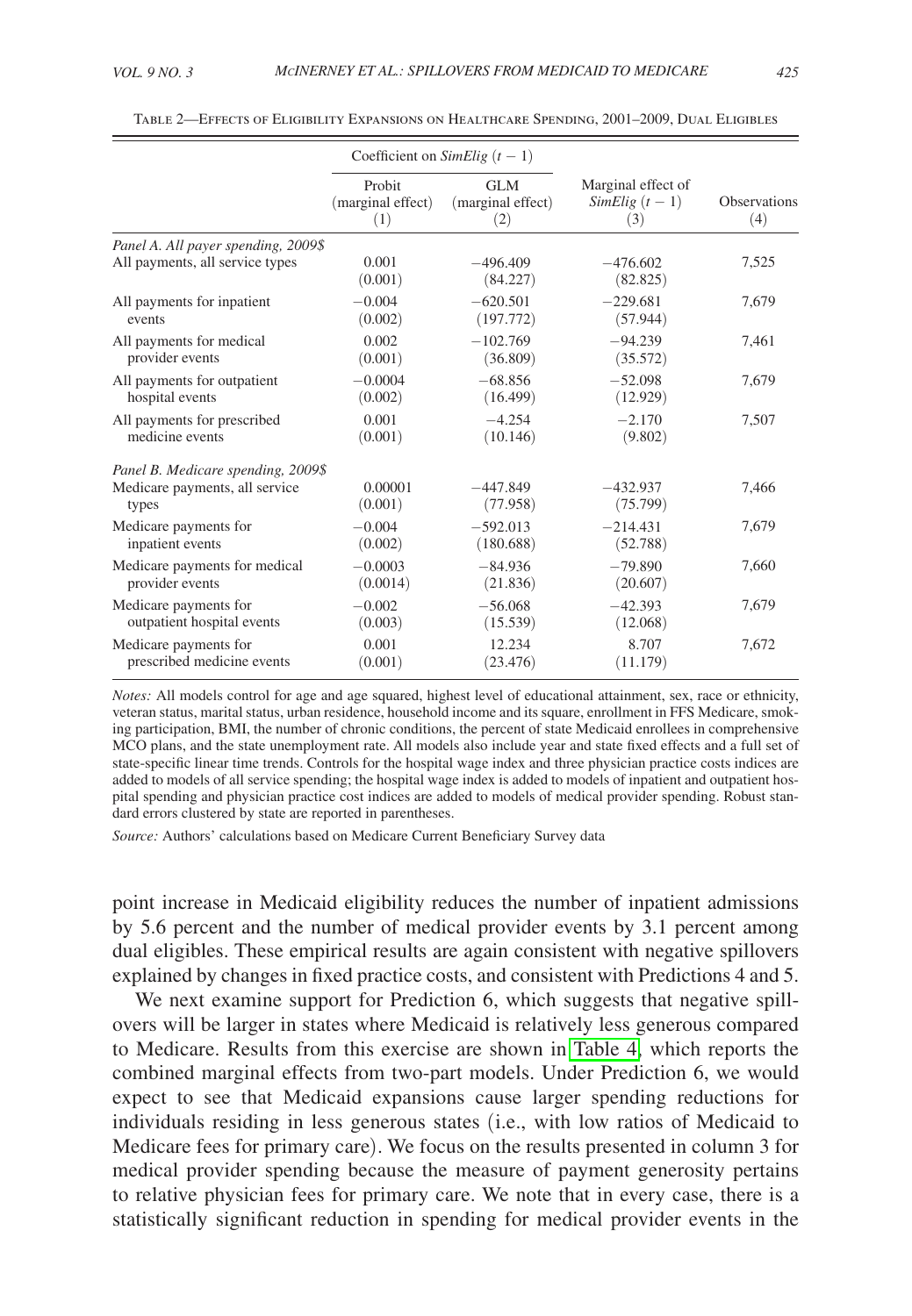|                               | Poisson coefficient on SimElig $(t - 1)$ |                        |                        |  |
|-------------------------------|------------------------------------------|------------------------|------------------------|--|
|                               | Full sample                              | Dual eligibles         | Non-duals              |  |
|                               | (1)                                      | (2)                    | (3)                    |  |
| Number of inpatient events    | $-0.005$                                 | $-0.056$               | 0.005                  |  |
|                               | (0.005)                                  | (0.008)                | (0.004)                |  |
|                               | $\overline{Y} = 0.31$                    | $\overline{Y} = 0.47$  | $\overline{Y} = 0.29$  |  |
|                               | (0.82)                                   | (1.08)                 | (0.78)                 |  |
|                               | $N = 71,695$                             | $N = 7,679$            | $N = 64,015$           |  |
| Number of medical provider    | $-0.004$                                 | $-0.031$               | $-0.0005$              |  |
| events                        | (0.002)                                  | (0.007)                | (0.002)                |  |
|                               | $\overline{Y} = 26.06$                   | $\overline{Y}$ = 30.89 | $\overline{Y} = 25.48$ |  |
|                               | (30.28)                                  | (36.96)                | (29.33)                |  |
|                               | $N = 71,707$                             | $N = 7,679$            | $N = 64,027$           |  |
| Number of outpatient hospital | $-0.004$                                 | $-0.013$               | $-0.002$               |  |
| events                        | (0.003)                                  | (0.010)                | (0.003)                |  |
|                               | $\overline{Y} = 4.43$                    | $\overline{Y} = 5.62$  | $\overline{Y} = 4.29$  |  |
|                               | (8.80)                                   | (11.50)                | (8.40)                 |  |
|                               | $N = 71,707$                             | $N = 7,679$            | $N = 64,027$           |  |
| Number of prescribed medicine | $-0.002$                                 | $-0.002$               | $-0.001$               |  |
| events                        | (0.001)                                  | (0.003)                | (0.001)                |  |
|                               | $\overline{Y} = 33.68$                   | $\overline{Y}$ = 54.49 | $\overline{Y} = 31.18$ |  |
|                               | (31.95)                                  | (46.74)                | (28.69)                |  |
|                               | $N = 71,707$                             | $N = 7,679$            | $N = 64,027$           |  |

<span id="page-18-0"></span>Table 3—Effects of Eligibility Expansions of Healthcare Utilization by Type of **INSURANCE** 

*Notes:* All models include controls for age and age squared, highest level of educational attainment, sex, race or ethnicity, veteran status, marital status, urban residence, household income and its square, smoking participation, BMI, number of chronic conditions, the percent of state Medicaid enrollees in comprehensive MCO plans, and the state unemployment rate. All models also include year and state fixed effects and a full set of state-specific linear time trends. Robust standard errors clustered by state are reported in parentheses.

*Source:* Authors' calculations based on Medicare Current Beneficiary Survey data

less generous states and no statistically significant change in spending for medical provider events in the more generous states. Further, the differential spending reductions become smaller in magnitude as we examine results for cutoffs going up the distribution of state generosity (i.e., as the "less generous states" include states with higher MMRs). Together, these patterns in the results for medical spending events provide some evidence in support of Prediction 6—that negative spillovers will be larger in states where Medicaid reimburses at a less generous level relative to Medicare.

#### B. *Effects on Health*

We next turn to the question of whether Medicaid expansions to working-age adults impact the health of seniors in Medicare. Given the pattern of results thus far, we should be most concerned about potential adverse effects on duals. We present results from linear probability models for several measures of poor health in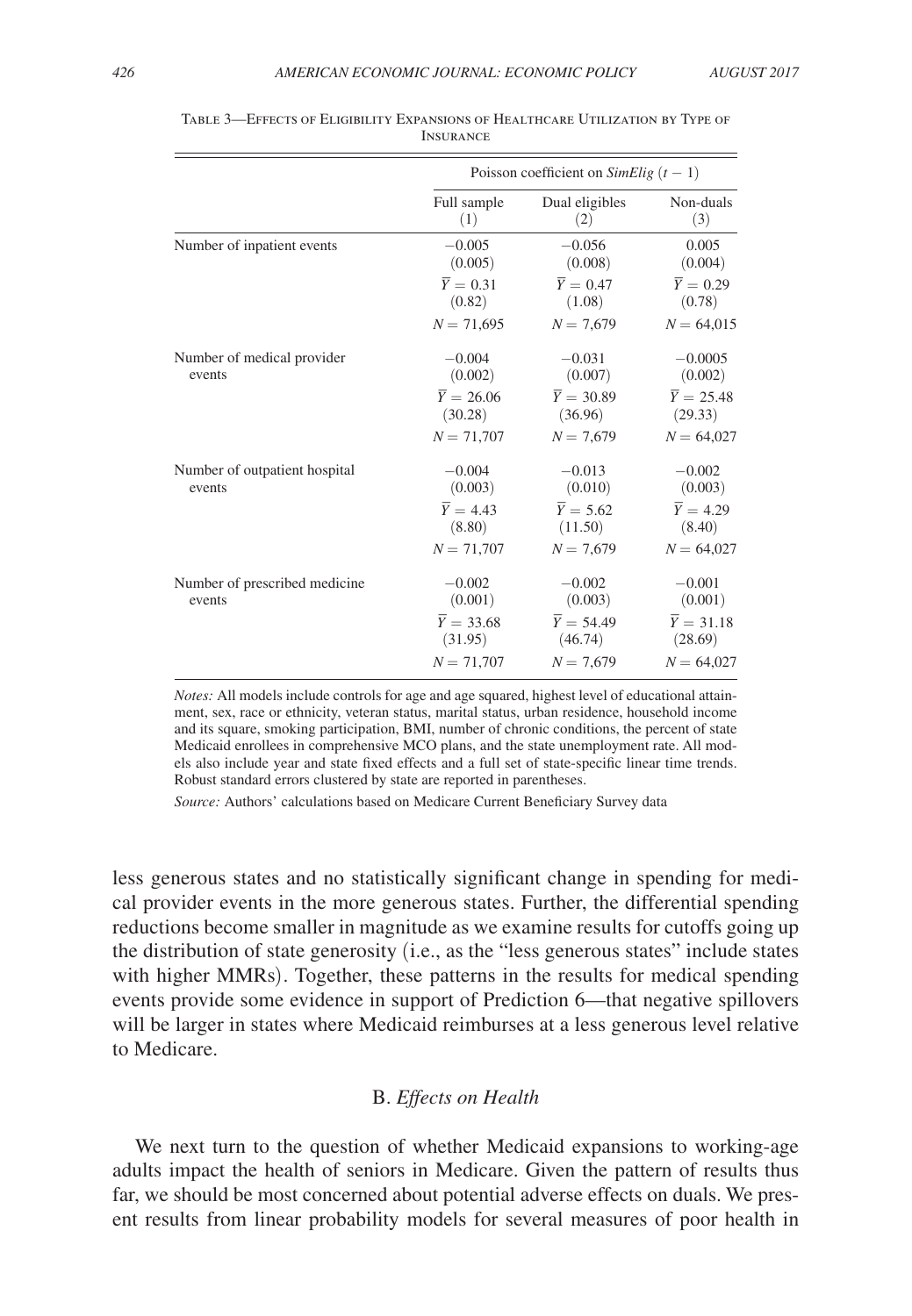|                                |          | All payer healthcare spending measures, 2009\$<br>(Marginal effect of $SimElig(t-1)$ ) |                 |                 |                 |  |  |
|--------------------------------|----------|----------------------------------------------------------------------------------------|-----------------|-----------------|-----------------|--|--|
|                                | Total    | Inpatient                                                                              | Medical         | Outpatient      | Prescribed      |  |  |
|                                | payments | events                                                                                 | provider events | hospital events | medicine events |  |  |
|                                | (1)      | $\left( 2\right)$                                                                      | (3)             | (4)             | (5)             |  |  |
| States with generosity below   | $-422.9$ | $-187.3$                                                                               | $-190.8$        | $-96.0$         | 41.3            |  |  |
| twenty-fifth percentile        | (268.4)  | (134.8)                                                                                | (65.0)          | (29.3)          | (23.3)          |  |  |
| States with generosity at or   | $-392.9$ | $-277.7$                                                                               | $-28.1$         | $-28.0$         | $-8.3$          |  |  |
| above twenty-fifth percentile  | (134.5)  | (75.1)                                                                                 | (41.0)          | (17.5)          | (9.5)           |  |  |
| States with generosity below   | $-659.8$ | $-328.7$                                                                               | $-117.8$        | $-67.2$         | $-25.6$         |  |  |
| fiftieth percentile            | (122.3)  | (95.4)                                                                                 | (56.6)          | (26.8)          | (10.3)          |  |  |
| States with generosity at or   | $-256.8$ | $-265.4$                                                                               | 17.3            | $-43.8$         | $-5.7$          |  |  |
| above fiftieth percentile.     | (212.2)  | (101.1)                                                                                | (63.9)          | (19.2)          | (17.3)          |  |  |
| States with generosity below   | $-491.6$ | $-224.0$                                                                               | $-79.4$         | $-45.1$         | $-15.1$         |  |  |
| seventy-fifth percentile.      | (173.8)  | (115.3)                                                                                | (44.9)          | (25.4)          | (11.2)          |  |  |
| States with generosity at or   | $-469.4$ | $-344.4$                                                                               | $-15.3$         | $-36.3$         | $-0.94$         |  |  |
| above seventy-fifth percentile | (180.7)  | (114.3)                                                                                | (77.3)          | (28.8)          | (22.2)          |  |  |

<span id="page-19-0"></span>Table 4—Effects of Eligibility Expansions on Duals' Healthcare Spending by Medicaid Payment **GENEROSITY** 

*Notes:* Sample sizes range from 966 to 6,146. State generosity is measured by the distribution of the Medicaid/ Medicare fee ratio for primary care in the year 2003 (Zuckerman et al. 2003). All models include controls for age and age squared, highest level of educational attainment, sex, race or ethnicity, veteran status, marital status, urban residence, household income and its square, smoking participation, BMI, number of chronic conditions, the percent of state Medicaid enrollees in comprehensive MCO plans, and the state unemployment rate. All models also include year and state fixed effects and a full set of state-specific linear time trends. Controls for the hospital wage index and three physician practice costs indices are added to models of all service spending; the hospital wage index is added to models of inpatient and outpatient hospital spending and physician practice cost indices are added to models of medical provider spending. Robust standard errors clustered by state are reported in parentheses below estimated marginal effects.

*Source:* Authors' calculations based on Medicare Current Beneficiary Survey data

Table 5, and find no evidence of adverse health effects. In the full sample, increases in simulated Medicaid eligibility are associated with a significant *decrease* in the likelihood that the respondent says health limits his/her social activities.<sup>28</sup> Even among the dual eligible enrollees whose healthcare use is reduced by eligibility expansions, the coefficients of simulated Medicaid eligibility changes are never statistically significant.

We further investigate the potential for adverse health effects with additional measures from the MCBS—mortality, preventive care use, and potentially avoidable hospitalizations. For this additional analysis, we focus on the dual eligibles since their healthcare spending and utilization is most affected by Medicaid expansions[.29](#page-19-2) We first look at one-year mortality, which can be defined for some Medicare beneficiaries in each survey year using the rotating panel design of the survey.

<span id="page-19-1"></span> $^{28}$  It is possible that part of the health improvements observed in this model could be due to increases in insurance coverage that occur when Medicaid expansions increase Medicaid participation by adults *prior* to their

<span id="page-19-2"></span> $29$  For completeness, we also estimated the mortality, preventive care, and avoidable hospitalization models for non-duals (although since an avoidable hospitalization is a claims-based measure, it can be defined only for non-duals in FFS Medicare). The results are available upon request. We find little evidence that Medicaid eligibility expansions have adverse effects on these alternate measures of health among non-duals.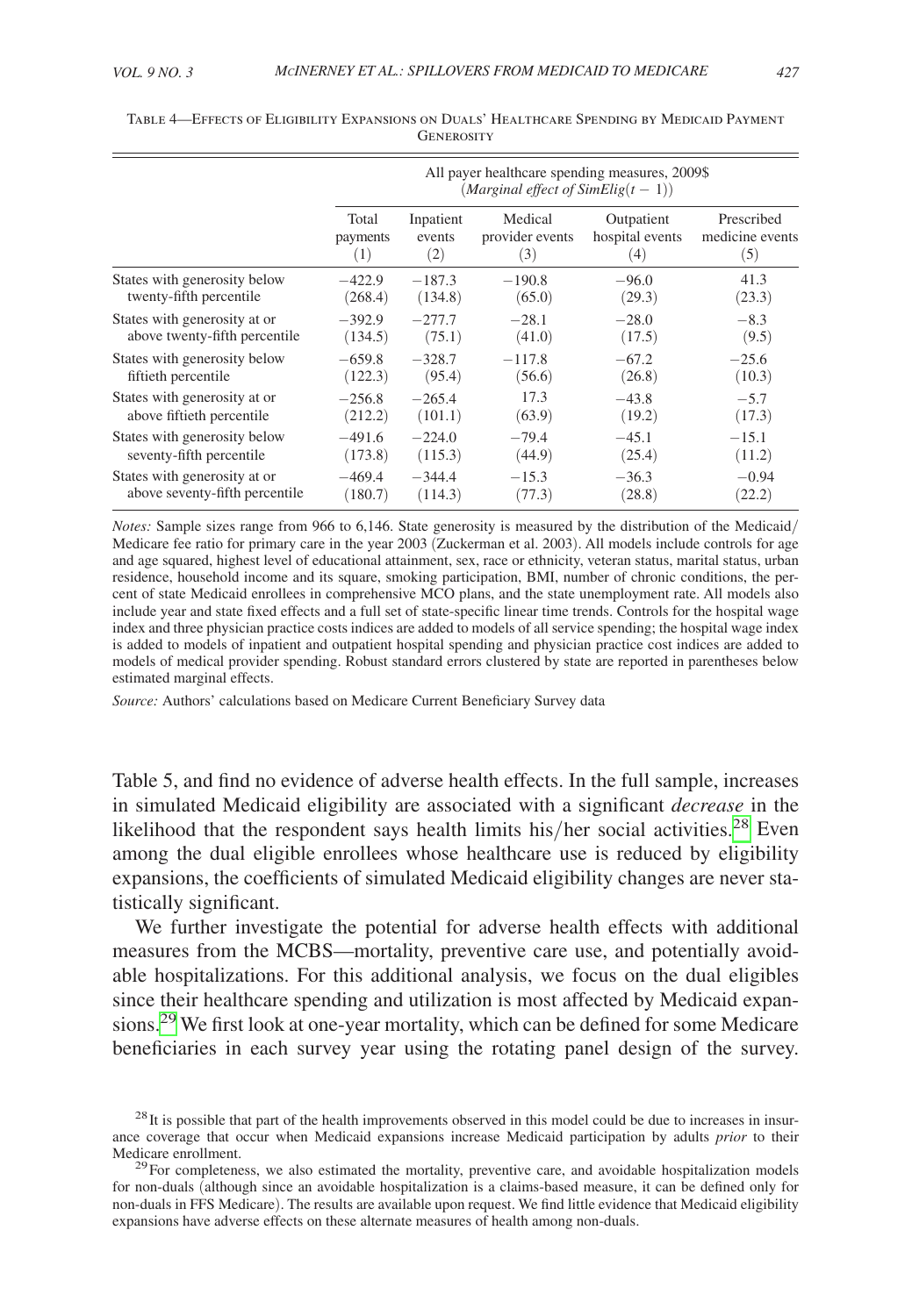|                                          | OLS coefficient of <i>SimElig</i> $(t - 1)$ |                        |                        |  |
|------------------------------------------|---------------------------------------------|------------------------|------------------------|--|
|                                          | Full sample<br>(1)                          | Dual eligibles<br>(2)  | Non-duals<br>(3)       |  |
| General health is fair or poor           | $-0.0001$<br>(0.0005)                       | $-0.0005$<br>(0.0014)  | $-0.00005$<br>(0.0006) |  |
|                                          | $\overline{Y} = 0.209$                      | $\overline{Y} = 0.405$ | $\bar{Y} = 0.185$      |  |
|                                          | $N = 71,435$                                | $N = 7,640$            | $N = 63,795$           |  |
| Health limits social activities          | $-0.0007$<br>(0.0004)                       | $-0.0020$<br>(0.0023)  | $-0.0005$<br>(0.0005)  |  |
|                                          | $\overline{Y} = 0.123$                      | $\overline{Y} = 0.238$ | $\overline{Y} = 0.109$ |  |
|                                          | $N = 71,553$                                | $N = 7,646$            | $N = 63,907$           |  |
| Health is worse compared to one year ago | $-0.0001$<br>(0.0006)                       | 0.0010<br>(0.0024)     | $-0.0002$<br>(0.0007)  |  |
|                                          | $\overline{Y} = 0.214$                      | $\overline{Y} = 0.305$ | $\overline{Y} = 0.204$ |  |
|                                          | $N = 71.581$                                | $N = 7.661$            | $N = 63.920$           |  |

<span id="page-20-0"></span>Table 5—Effects of Eligibility Expansions on Self-Reported Health Status by Type of Insurance

*Notes:* All models include controls for age and age squared, highest level of educational attainment, sex, race or ethnicity, veteran status, marital status, urban residence, household income and its square, smoking participation, BMI, the percent of state Medicaid enrollees in comprehensive MCO plans, and the state unemployment rate. All models also include year and state fixed effects and a full set of state-specific linear time trends. Robust standard errors clustered by state are reported in parentheses.

*Source:* Authors' calculations based on Medicare Current Beneficiary Survey data

[Table 6](#page-21-0) column 1 presents the results of a linear probability model of mortality for the roughly 4,400 dual eligibles (57 percent) for whom we are able to measure it.<sup>30</sup> About 7.2 percent of these duals die in the year after the survey year (compared to 4.5 percent of the full sample respondents for whom we can observe mortality). We find no evidence that increases in Medicaid eligibility to working-age adults increase mortality among duals. In columns 3 and 5, we include additional lags of the simulated eligibility variable to assess longer term effects of eligibility changes on health. We discuss these results in more detail below; overall we do not find strong evidence of mortality effects in any of the models.

We next look more closely at specific types of healthcare that may be linked to health in ways not reflected by self-reported health assessments. Online Appendix Table A3 reports models of whether duals receive preventive healthcare, such as cancer screenings, blood pressure tests, and flu shots. These indicators are defined from self-reported responses to questions on the survey portion of the MCBS. The results provide no evidence that Medicaid expansions alter dual eligibles' utilization of preventive care.

<span id="page-20-1"></span><sup>30</sup>We examine mortality in year *<sup>t</sup>* <sup>+</sup> 1, two years following expansions that occur in year *<sup>t</sup>* <sup>−</sup> 1. We only observe mortality for individuals who are not rotating out of the MCBS.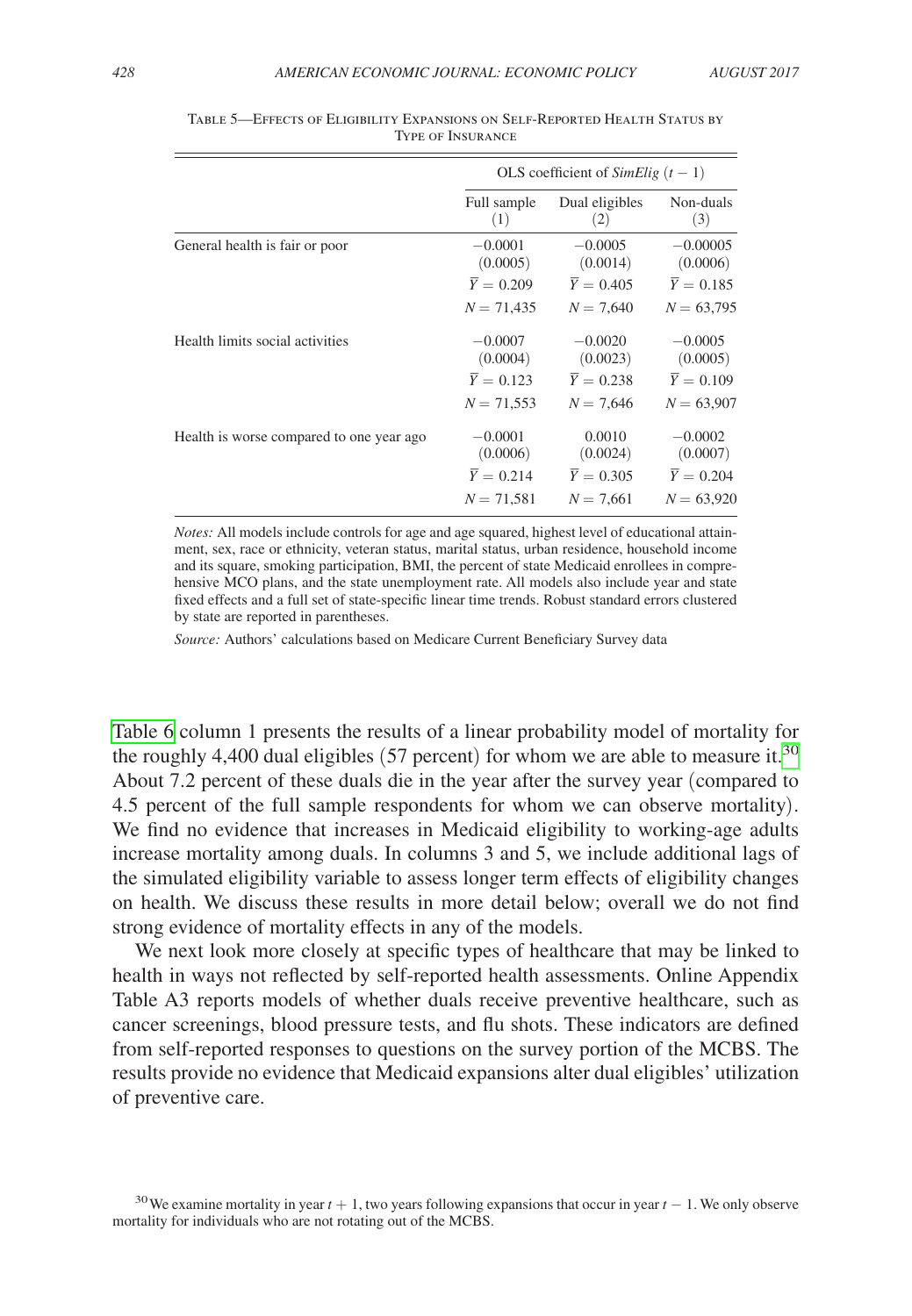<span id="page-21-0"></span>

|                     |                                   | Coefficient from LPM of mortality in year $t + 1$ |                                   |                                   |                                   |  |  |  |
|---------------------|-----------------------------------|---------------------------------------------------|-----------------------------------|-----------------------------------|-----------------------------------|--|--|--|
|                     | (1)                               | $\left( 2\right)$                                 | (3)                               | (4)                               | (5)                               |  |  |  |
| $SimElig (t-1)$     | $-0.0001$<br>(0.0023)             | $-0.0014$<br>(0.0027)                             | $-0.0010$<br>(0.0029)             | $-0.0024$<br>(0.0026)             | $-0.0019$<br>(0.0026)             |  |  |  |
| SimElig $(t-2)$     |                                   |                                                   | $-0.0019$<br>(0.0012)             |                                   | $-0.0012$<br>(0.0012)             |  |  |  |
| SimElig $(t-3)$     |                                   |                                                   |                                   |                                   | 0.0017<br>(0.0009)                |  |  |  |
|                     | $\overline{Y} = 0.072$<br>(0.258) | $\overline{Y} = 0.072$<br>(0.258)                 | $\overline{Y} = 0.072$<br>(0.258) | $\overline{Y} = 0.072$<br>(0.258) | $\overline{Y} = 0.072$<br>(0.258) |  |  |  |
| <b>Observations</b> | 4.397                             | 3.877                                             | 3.877                             | 3.346                             | 3.346                             |  |  |  |

Table 6—Effects of Eligibility Expansions on Mortality  $(t + 1)$  for Duals

*Notes:* All models control for age and age squared, highest level of educational attainment, sex, race or ethnicity, veteran status, marital status, urban residence, household income and its square, enrollment in FFS Medicare, smoking participation, BMI, the number of chronic conditions, the percent of state Medicaid enrollees in comprehensive MCO plans, and the state unemployment rate. All models also include year and state fixed effects and a full set of state-specific linear time trends. Column 1 uses the relevant sample for 2001–2009 (years for which available data allow consideration of a one-year lag of *SimElig*); columns 2–3 use the relevant sample for 2002–2009 (years for which available data allow consideration of a two-year lag); columns 4–5 use the relevant sample for 2003–2009 (years for which available data allow consideration of a three-year lag). Robust standard errors clustered by state are reported in parentheses.

*Source:* Authors' calculations based on Medicare Current Beneficiary Survey data

Finally, we look at potentially avoidable hospitalizations.<sup>31</sup> These include hospitalizations for dehydration, hypertension, or diabetes complications, among other conditions, which if appropriately treated in an outpatient setting are unlikely to require an inpatient admission. We use claims data to define an indicator for any preventable hospitalization and indicators for five specific types of hospitalizations that we can model for beneficiaries at risk for that condition. For example, we examine hospitalizations for diabetes-related complications among respondents with a prior diabetes diagnosis. Since claims data are required to identify these hospitalizations, these models are estimated only for dual eligibles in FFS plans. Online Appendix Table A4 reports the results. Overall, there is no evidence that increases in Medicaid eligibility increase the likelihood that a dual eligible has an avoidable hospitalization. In contrast, we find that increases in Medicaid eligibility have a significant negative effect on hospitalizations for COPD or asthma, as well as marginally significant negative effects on hospitalization for diabetes-related complications among diabetics and on hospitalization for angina among respondents at risk for angina (i.e., coronary heart disease, high blood pressure, diabetes, and past myocardial infarction).

<span id="page-21-1"></span><sup>31</sup>The 15 types of preventable admissions we can identify in the MCBS claims are: diabetes short-term complications; perforated appendix; diabetes long-term complications; chronic obstructive pulmonary disease (COPD) or asthma in older adults; hypertension; heart failure; dehydration; bacterial pneumonia; urinary tract infection; angina without procedure; uncontrolled diabetes; asthma in younger adults; and lower-extremity amputation among patients with diabetes. We follow the definitions of Prevention Quality Indicators by the Agency for Healthcare Research and Quality in constructing these indicators.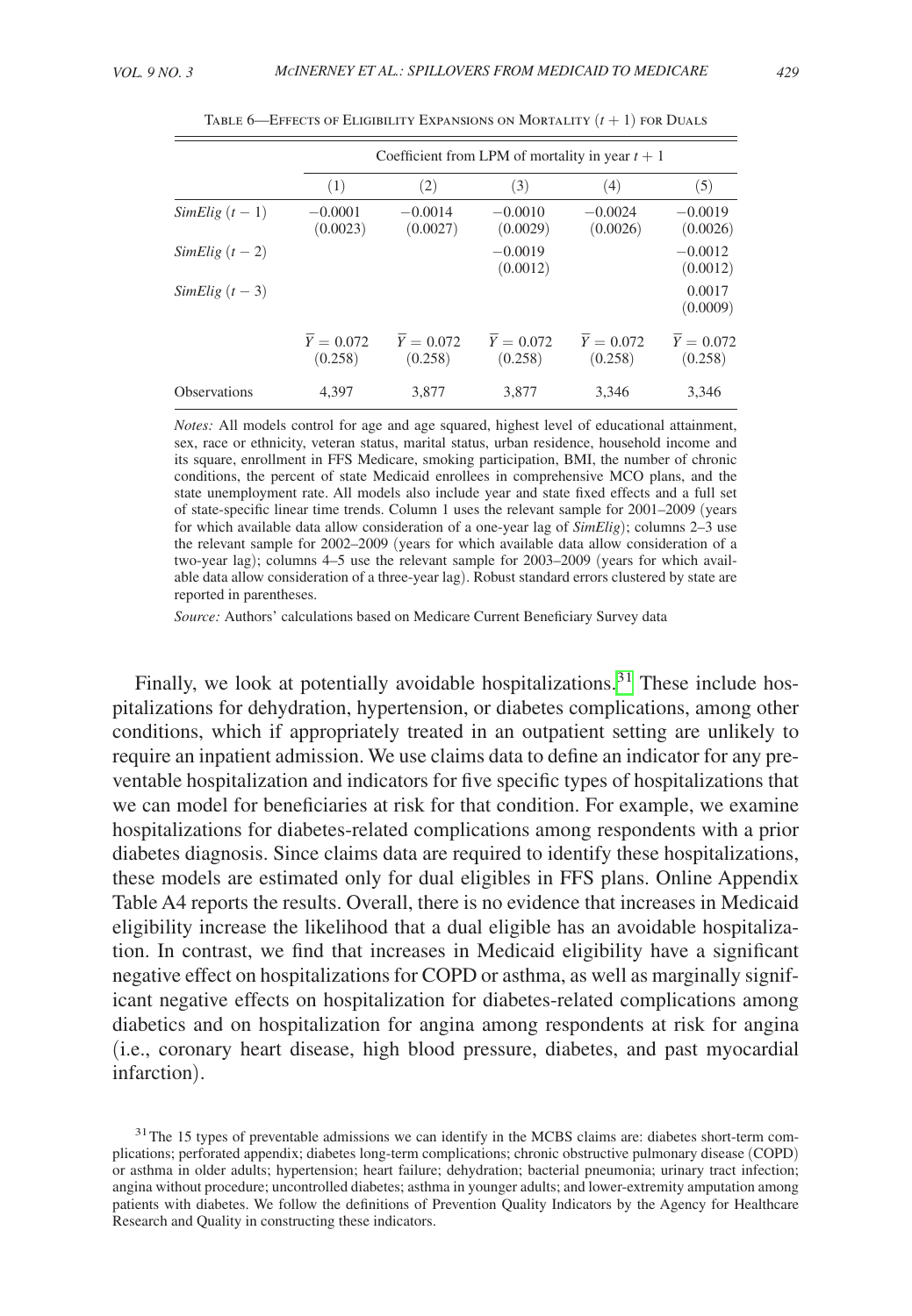|                        | All payer healthcare spending measures, 2009\$ |                            |                                      |                           |                                                    | General health measures                        |                                                 |                                                   |
|------------------------|------------------------------------------------|----------------------------|--------------------------------------|---------------------------|----------------------------------------------------|------------------------------------------------|-------------------------------------------------|---------------------------------------------------|
|                        | Total<br>payments<br>(1)                       | Inpatient<br>events<br>(2) | Medical<br>provider<br>events<br>(3) | hospital<br>events<br>(4) | Outpatient Prescribed<br>medicine<br>events<br>(5) | General<br>health is<br>fair or<br>poor<br>(6) | Health<br>limits<br>social<br>activities<br>(7) | Health<br>is worse<br>than one<br>year ago<br>(8) |
| $SimElig (t-1),$       | $-476.602$                                     | $-229.681$                 | $-94.239$                            | $-52.098$                 | $-2.170$                                           | $-0.0005$                                      | $-0.0020$                                       | 0.0010                                            |
| original sample        | (82.82)                                        | (57.94)                    | (35.57)                              | (12.93)                   | (9.80)                                             | (0.0014)                                       | (0.0023)                                        | (0.0024)                                          |
| Models with two lags   |                                                |                            |                                      |                           |                                                    |                                                |                                                 |                                                   |
| $SimElig (t-1)$        | $-384.185$                                     | $-195.536$                 | $-71.848$                            | $-32.191$                 | 3.756                                              | 0.0019                                         | 0.0003                                          | 0.0031                                            |
|                        | (81.60)                                        | (63.77)                    | (42.11)                              | (14.82)                   | (6.81)                                             | (0.0018)                                       | (0.0017)                                        | (0.0025)                                          |
| $SimElig (t-2)$        | $-160.388$                                     | $-69.757$                  | $-41.897$                            | $-52.863$                 | $-7.981$                                           | 0.0008                                         | $-0.0023$                                       | 0.0002                                            |
|                        | (106.71)                                       | (42.10)                    | (35.85)                              | (13.74)                   | (13.58)                                            | (0.0028)                                       | (0.0023)                                        | (0.0025)                                          |
| Models with three lags |                                                |                            |                                      |                           |                                                    |                                                |                                                 |                                                   |
| $SimElig (t-1)$        | $-449.889$                                     | $-261.482$                 | $-66.981$                            | $-31.233$                 | 2.435                                              | 0.0028                                         | $-0.00008$                                      | 0.0013                                            |
|                        | (96.98)                                        | (90.28)                    | (55.00)                              | (24.04)                   | (9.85)                                             | (0.0016)                                       | (0.0016)                                        | (0.0026)                                          |
| $SimElig (t-2)$        | $-115.342$                                     | $-97.255$                  | $-33.877$                            | $-20.869$                 | $-9.858$                                           | 0.0042                                         | 0.0004                                          | $-0.0004$                                         |
|                        | (115.65)                                       | (51.04)                    | (37.71)                              | (18.89)                   | (13.65)                                            | (0.0028)                                       | (0.0026)                                        | (0.0029)                                          |
| $SimElig (t-3)$        | $-183.020$                                     | $-126.356$                 | $-40.555$                            | $-35.490$                 | 15.363                                             | $-0.0028$                                      | $-0.0018$                                       | 0.0013                                            |
|                        | (95.36)                                        | (78.93)                    | (22.58)                              | (23.88)                   | (13.47)                                            | (0.0019)                                       | (0.0021)                                        | (0.0020)                                          |

Table 7—Short- and Long-Term Effects of Eligibility Expansions on Spending and Self-Reported Health Status for Duals

*Notes:* Sample sizes range from 7,170 to 7,679 for the original sample; 6,444 to 6,847 for the two-year lag sample; and 5,561 to 6,014 for the three-year lag sample. All models control for age and age squared, highest level of educational attainment, sex, race or ethnicity, veteran status, marital status, urban residence, household income and its square, enrollment in FFS Medicare, smoking participation, BMI, the number of chronic conditions (not included in columns 6–8), the percent of state Medicaid enrollees in comprehensive MCO plans, and the state unemployment rate. All models also include year and state fixed effects and a full set of state-specific linear time trends. Controls for the hospital wage index and three physician practice costs indices are added to models of all service spending; the hospital wage index is added to models of inpatient and outpatient hospital spending and physician practice cost indices are added to models of medical provider spending. Row 1 uses the relevant sample for 2001–2009 (years for which available data allow consideration of a one-year lag of *SimElig*); rows 2 and 4 for 2002–2009 (allowing consideration of a two-year lag); rows 3 and 5 for 2003–2009 (allowing consideration of a three-year lag).

*Source:* Authors' calculations based on Medicare Current Beneficiary Survey data

## C. *Longer Term Effects on Spending and Health*

We next consider whether the spending effects we observe are short-term transitory effects or persistent effects. In Table 7, we report the results of two-part models of spending in which we add lagged values of the key explanatory variable. In the first row of the top panel, we report the main results shown earlier, for ease of comparison.[32](#page-22-0) The results from allowing Medicaid eligibility to have longer lagged effects are reported in the remainder of the table. Models with two lags show that Medicaid expansions continue to reduce inpatient and outpatient hospital healthcare in the second year following the expansion. Models with three lags show that even in the third year after the expansion, there is still some reduction in dually enrolled seniors' healthcare spending, albeit to a lesser extent. Overall, the results

<span id="page-22-0"></span> $32$  We also ran these models with the somewhat smaller samples that result when we allow Medicaid expansions to enter with additional lags, so as to correspond with the samples used in the bottom two panels of the table. We found similar effect sizes when we drop 2001 data and 2001–2002 data from the samples.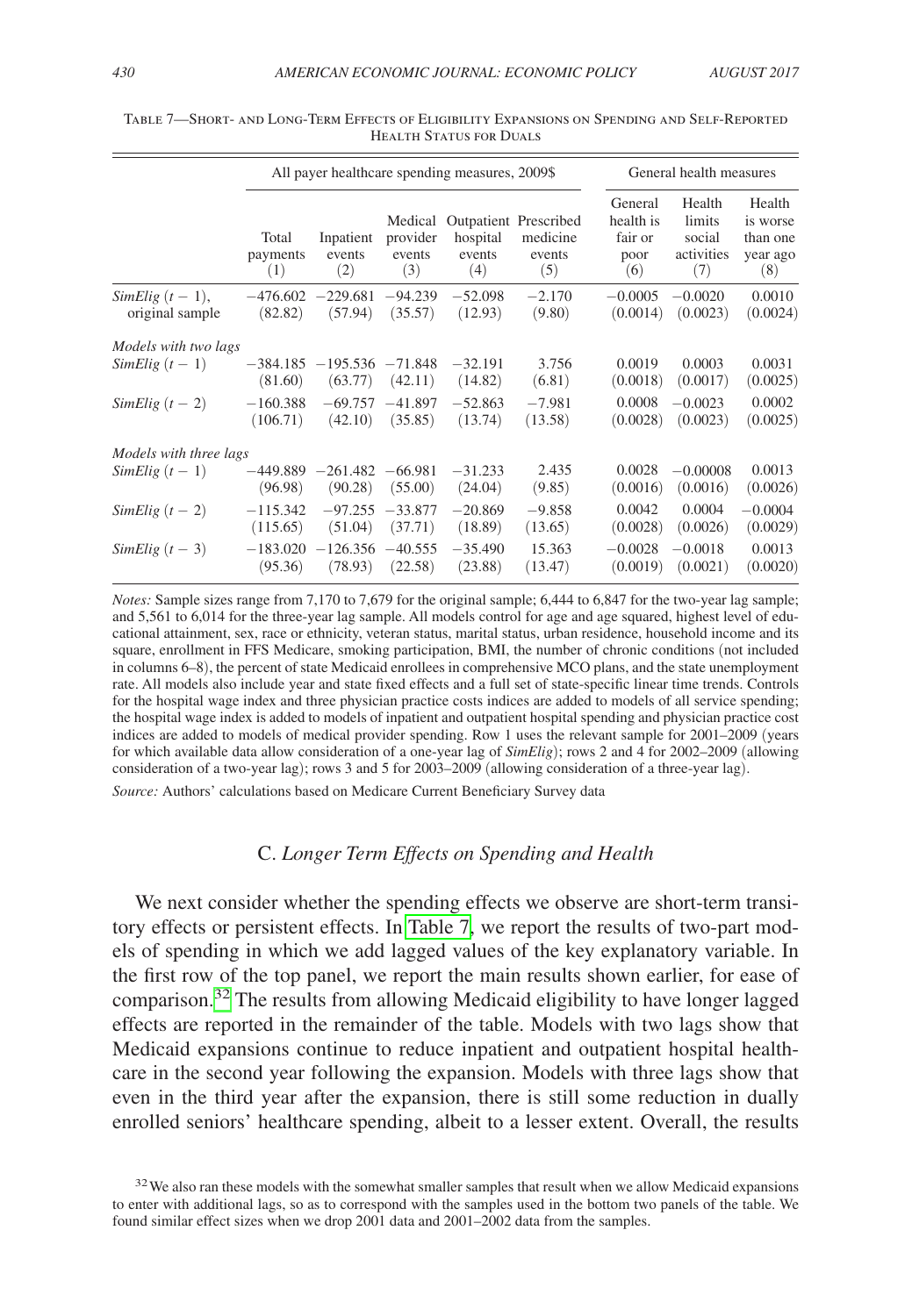from Table 7 suggest that Medicaid expansions have more pronounced short-run effect on duals' spending, but that reductions can persist for several years.

We next examine the long-term effects of Medicaid expansions on health. Although results presented earlier showed no immediate adverse health effects, we are interested in whether expansions have health effects that manifest over time. The first row of Table 7, columns 6–8, reproduces our earlier results from models of self-reported health, for ease of comparison. The panels below report models with additional lags of simulated eligibility; the results provide no evidence that increases in Medicaid expansion have stronger negative health effects over time.<sup>33</sup> Finally, we look at whether there are mortality effects when we allow for longer lags of the Medicaid expansions variable. These models are reported in columns 3 and 5 of Table 6. In column 5, we find that increases in simulated eligibility have a positive and marginally significant effect on duals' mortality within three years. Specifically, a 1 percentage point increase in simulated eligibility increases the probability of dying in 3 years by 0.17 percentage points, or 2.4 percent. Though statistically significant, this is a small effect; in addition, it is not robust to the inclusion of additional lags of simulated eligibility (e.g., over 4 or 5 periods; results available upon request).

# D. *Sample Selection*, *Care Coordination*, *or Preexisting Trends?*

Thus far we have documented reductions in healthcare spending and utilization among dual eligible enrollees that are consistent with negative spillovers from Medicaid to Medicare. We next explore potential threats to our identification strategy.<sup>34</sup> First, we examine whether the findings could be explained by sample selection. We consider two types of selection into the sample of dual eligibles. One type of selection could occur through mortality. For example, if increased mortality among the dual population is tied to Medicaid expansions, reductions in healthcare spending could reflect an improvement in the average health of those duals who remain in our sample, as opposed to reduced access to care. We test for this type of selection into the dual eligible sample in [Table 8,](#page-24-0) column 1. The dependent variable is equal to one if the respondent died in year *t*, thus making the individual ineligible for inclusion in analysis of our main results on healthcare spending, utilization, and health; note that this model differs from the Table 6 models, where the dependent variable is equal to one if the respondent died in year  $t + 1$ . We find that the coefficient on the Medicaid expansion variable is very small and insignificant, and thus we rule out this type of selection.

<span id="page-23-0"></span><sup>&</sup>lt;sup>33</sup> When we estimate our original model with restricted samples used for the models with additional lags, there is one health measure (general health is fair or poor) for which restricting the sample to 2003 to 2009 results in a positive and significant effect of Medicaid expansions (result not shown), but the bulk of the evidence suggests no

<span id="page-23-1"></span> $34\bar{1}$ n addition to the explanations we examine here, another possibility is that eligibility changes occur at the same time as other policy changes related to Medicaid programs. We look at the relationship between changes over time in simulated eligibility and changes in Medicaid physician payment and managed care enrollment during years for which these data are available, and find no evidence that changes in eligibility are correlated with changes in these policy variables (results available upon request).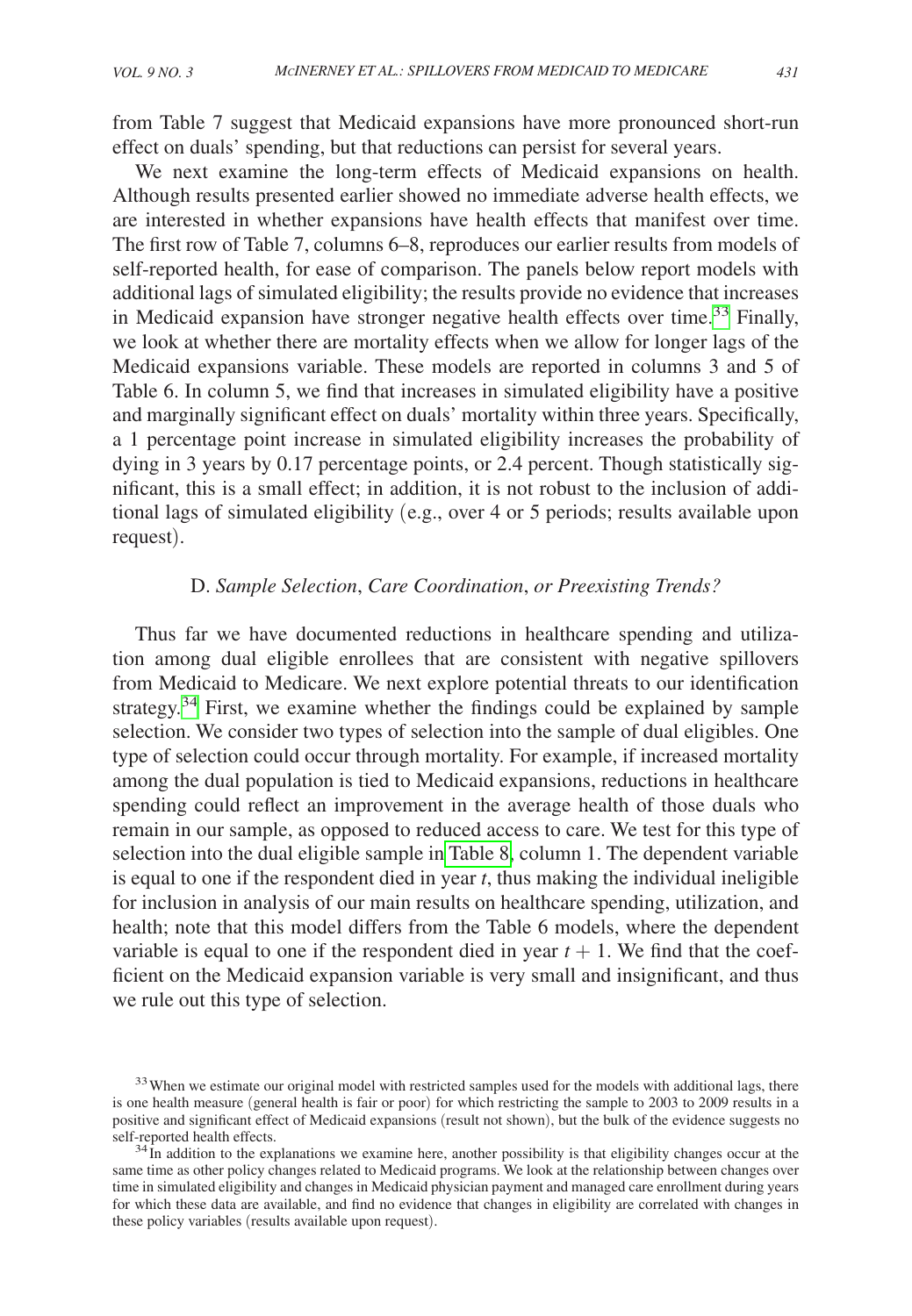|                                              | Mortality<br>in year $t$<br>Sample<br>of dual<br>eligibles<br>(1) |                    |                    | Medicaid receipt in year t                                               |                       |
|----------------------------------------------|-------------------------------------------------------------------|--------------------|--------------------|--------------------------------------------------------------------------|-----------------------|
|                                              |                                                                   |                    |                    | Sample of individuals<br>in households with income<br>$<100$ percent FPL |                       |
|                                              |                                                                   | (2)                | (3)                | (4)                                                                      | (5)                   |
| $SimElig (t-1)$                              | $-0.0003$<br>(0.0003)                                             | 0.0019<br>(0.0013) | 0.0017<br>(0.0013) | 0.0029<br>(0.0012)                                                       | 0.0020<br>(0.0016)    |
| SimElig $(t-1) \times$ no chronic conditions |                                                                   |                    | 0.0013<br>(0.0032) |                                                                          |                       |
| SimElig $(t-1) \times$ no ADLs               |                                                                   |                    |                    | $-0.0018$<br>(0.0015)                                                    |                       |
| SimElig $(t-1) \times$ no IADLs              |                                                                   |                    |                    |                                                                          | $-0.0002$<br>(0.0014) |

<span id="page-24-0"></span>Table 8—Tests for Selection: Effects of Eligibility Expansions on Mortality (*year t*) and Medicaid Receipt of Senior Medicare Beneficiaries

*Notes:* The mean of the mortality dependent variable is 0.0057; there are 7,684 observations in the mortality model. The mean of the Medicaid receipt dependent variable is 0.48; there are 9,190 observations in the Medicaid receipt models. All models include controls for age and age squared, highest level of educational attainment, sex, race or ethnicity, veteran status, marital status, urban residence, household income and its square, smoking participation, BMI, number of chronic conditions, the percent of state Medicaid enrollees in comprehensive MCO plans, and the state unemployment rate; the Medicaid receipt models also include an indicator for incontinence, controls for the numbers of limitations in activities of daily living and independent activities of daily living. All models also include year and state fixed effects as well as state-specific linear time trends. Robust standard errors clustered by state are reported in parentheses.

*Source:* Authors' calculations based on Medicare Current Beneficiary Survey data

Another type of selection that may explain our results is the so-called "welcome mat effect," whereby persons who were previously eligible for Medicaid enroll when a state expands Medicaid coverage to another population. The welcome mat effect could explain our results if the duals who newly enroll in Medicaid are healthier, on average; as a result, the changing composition of the dual population drives down average spending. We also test for this type of selection in Table 8. In columns 2 through 5, we estimate models of Medicaid participation among a sample of MCBS respondents who are likely to be eligible for full Medicaid coverage—those whose household income is below 100 percent of the federal poverty level defined for their household type, age, and year in the sample. We follow Pezzin and Kasper (2002) and Ungaro and Federman (2009) in the construction of the sample and the inclusion of specific controls. We first examine the effect of the simulated Medicaid eligibility measure; in column 2, its estimated coefficient is positive but statistically insignificant ( $p = 0.15$ ). In the remaining columns, we test whether Medicaid expansions have welcome mat effects for those in good health. We interact the simulated eligibility measure with different indicators for good health: reporting no chronic conditions, reporting no difficulties with activities of daily living (ADLs), and reporting no difficulties with instrumental activities of daily living (IADLs). In each case, the interaction term is insignificant, suggesting that healthier low-income seniors are no more likely to take-up Medicaid during state Medicaid expansions to the working-age population.

We next look at whether the reductions in healthcare utilization among duals reflect state efforts to coordinate duals' care coinciding with Medicaid expansions.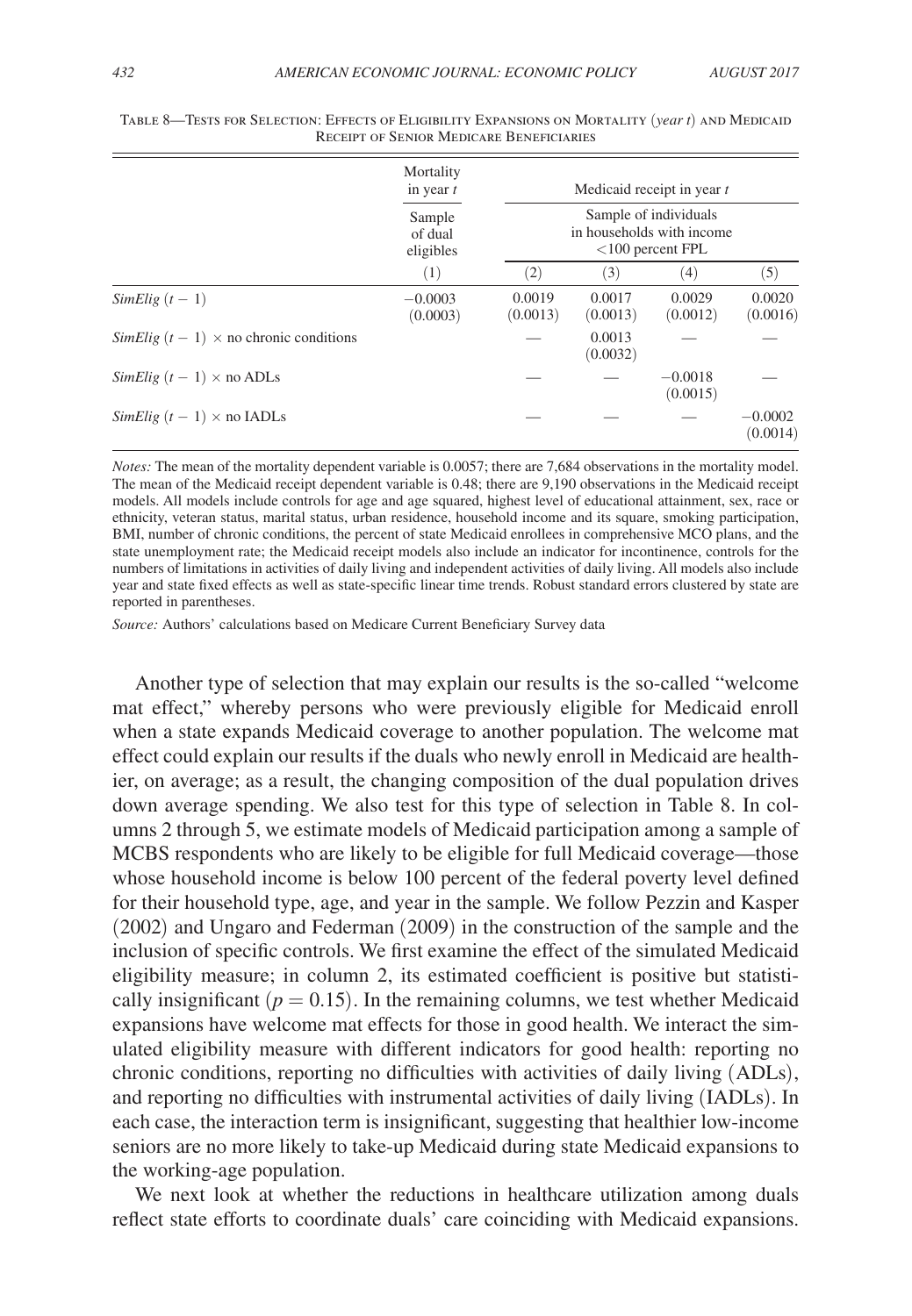Data reported by Gold, Jacobson, and Garfield (2012) show a nationwide increase in the share of duals in Medicare Advantage (MA) plans, including Dual Special Needs Plans or D-SNPs over the 2000s. Specifically, the share of duals in MA plans increased from 10 percent in 2000 to nearly 20 percent in 2008. If MA plans lower spending, and their enrollment is increasing in the same states and years in which working-aged eligibility expansions occur, our results may reflect this shift and not spillover effects. Annual state-level estimates of Medicare Advantage enrollment among duals are not available so we cannot control for this change directly, but we explore this issue indirectly. We exclude duals residing in the states where more than 25 percent of the duals are enrolled in Medicare Advantage in 2010, as reported by Gold, Jacobson, and Garfield (2012). These states are Arizona, Hawaii, Minnesota, New Mexico, Oregon, Tennessee, and Vermont. The results are shown in [Table 9,](#page-26-0) column 1. Outside of these states, we continue to see that increases in Medicaid eligibility for working-age adults reduces duals' healthcare spending. Column 2 shows that results are similar when we also exclude duals in California (where 20.1 percent of duals are enrolled in MA). Thus, these results suggest that rising enrollment in MA plans is not responsible for the decline in average healthcare spending among duals.

Finally, we examine whether the healthcare spending declines we observe could be the result of a preexisting trend, even though all of our models already include controls for state-specific time trends. In [Table 10](#page-27-0), we conduct a falsification test in which we replace the simulated eligibility measure by a one-period lead and then a two-period lead. Since we have the simulated eligibility measure through 2014, we are able to include the leads without reducing the sample size. The coefficients on the one-period lead variable are usually negative, but they are a small fraction of their size in the main results table (Table 1) and they are never statistically significant. The coefficients on the two-period lead variable are also not statistically significant. Overall, the falsification test results rule out a preexisting trend of declining healthcare spending for duals in states that expanded Medicaid eligibility to working-age adults.

#### **V. Discussion**

In this study, we find new evidence that public insurance expansions have negative spillover effects on spending and utilization among the already insured population. Specifically, dual eligibles experience reductions in healthcare spending and utilization when states expand Medicaid eligibility to working-age adults. We show that this occurs through reductions in both inpatient hospital care and outpatient care (both medical provider events and outpatient hospital care). The leading explanation for our results is that they stem from physician responses to changes in fixed practice components in response to an increase in the share of patients covered by more restrictive insurance.<sup>[35](#page-25-0)</sup>

Our work has important policy implications related to Medicaid expansions. First, we see no evidence that the majority of Medicare beneficiaries are made worse off in

<span id="page-25-0"></span><sup>&</sup>lt;sup>35</sup>Note that the presence of the expected spillover effects and the mechanisms underlying them may differ in other contexts, such as dental care, where mid-level practitioners play a central role in providing care (Buchmueller, Miller, and Vujicic 2014).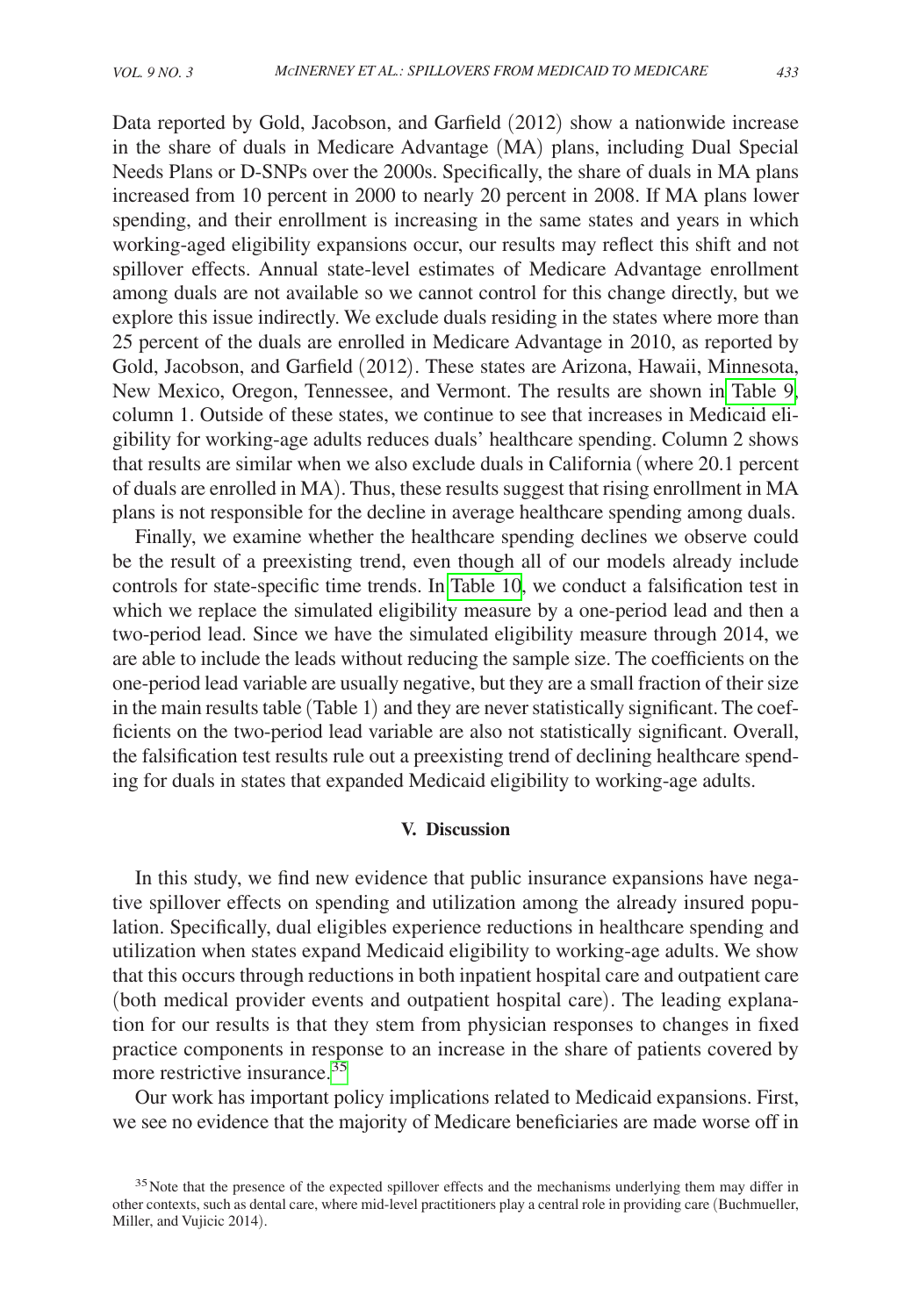|                                                | Marginal effect of SimElig $(t - 1)$ |                                          |  |
|------------------------------------------------|--------------------------------------|------------------------------------------|--|
|                                                | Including California<br>(1)          | <b>Excluding California</b><br>(2)       |  |
| Panel A. All payer spending, 2009\$            |                                      |                                          |  |
| Total payments, all sources                    | $-517.325$<br>(120.26)               | $-558,006$<br>(202.54)                   |  |
| All payments for inpatient events              | $-251.649$<br>(78.30)                | $-263.839$<br>(115.82)                   |  |
| All payments for medical provider<br>events    | $-104.243$<br>(37.01)                | $-129.861$<br>(55.35)                    |  |
| All payments for outpatient hospital<br>events | $-51.508$<br>(19.20)                 | $-51.190$<br>(19.97)                     |  |
| All payments for prescribed medicine<br>events | $-9.455$<br>(10.96)                  | 6.848<br>(17.17)                         |  |
| Panel B. Healthcare utilization                |                                      | Poisson coefficient on SimElig $(t - 1)$ |  |
| Number of inpatient events                     | $-0.062$<br>(0.012)                  | $-0.069$<br>(0.017)                      |  |
| Number of medical providers                    | $-0.028$<br>(0.008)                  | $-0.025$<br>(0.012)                      |  |
| Number of outpatient hospital events           | $-0.013$<br>(0.013)                  | $-0.026$<br>(0.014)                      |  |
| Number of prescribed medicine events           | $-0.003$<br>(0.003)                  | $-0.004$<br>(0.005)                      |  |

<span id="page-26-0"></span>Table 9—Effects of Eligibility Expansions for Duals, Excluding States with Large Share of Duals in Medicare Advantage

*Notes:* The sample size in column 1 ranges from 6,703 to 7,156. Sample sizes for regressions in column 2 ranges from 5,907 to 6,145. Sample excludes duals residing in states where more than 25 percent of duals are enrolled in MA plans (i.e., Arizona, Hawaii, Minnesota, New Mexico, Oregon, Tennessee, and Vermont. All models include controls for age and age squared, highest level of educational attainment, sex, race or ethnicity, veteran status, marital status, urban residence, household income and its square, smoking participation, BMI, number of chronic conditions, the percent of state Medicaid enrollees in comprehensive MCO plans, and the state unemployment rate. All models also include year and state fixed effects and a full set of state-specific linear time trends. Controls for the hospital wage index and three physician practice costs indices are added to models of all service spending; the hospital wage index is added to models of inpatient and outpatient hospital spending and physician practice cost indices are added to models of medical provider spending. Robust standard errors clustered by state are reported in parentheses.

*Source:* Authors' calculations based on Medicare Current Beneficiary Survey data

terms of their access to care. Second, even though dual eligibles experience reductions in care, we see little evidence that these spending reductions are negative from a welfare perspective. Duals are no more likely to report poor/fair health when Medicaid expansions occur, there is no change in their receipt of preventive care, and there is little evidence of increases in their mortality rates following Medicaid expansions. Duals in FFS Medicare are less likely to be hospitalized for conditions like COPD, asthma, diabetes, and angina. In light of our results for self-reported health, preventive care, and mortality, we interpret the declines in preventable hospitalizations as improvements in ambulatory care (as Joynt et al. 2013 interpret their findings), and not as delays in hospital admission resulting from possible congestion.

Using microdata from the MCBS yields some results that are similar to Glied (2014), and others that differ. The spending reductions we estimate for the entire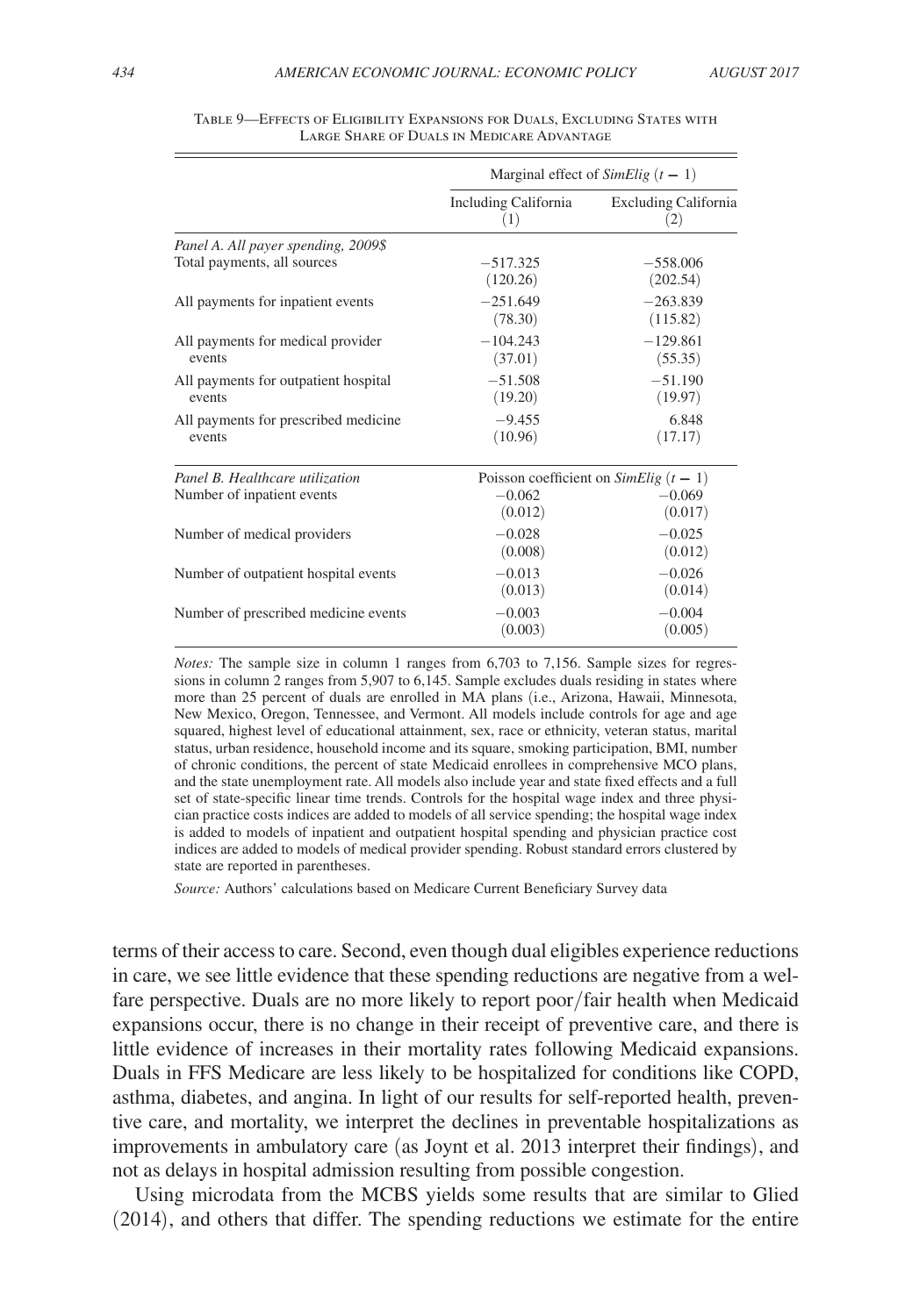|                     |           | All payer healthcare spending measures, 2009\$ |                 |                 |                 |  |  |  |
|---------------------|-----------|------------------------------------------------|-----------------|-----------------|-----------------|--|--|--|
|                     | Total     | Inpatient                                      | Medical         | Outpatient      | Prescribed      |  |  |  |
|                     | payments  | events                                         | provider events | hospital events | medicine events |  |  |  |
|                     | (1)       | (2)                                            | (3)             | (4)             | (5)             |  |  |  |
| $SimElig(t+1)$      | $-62.163$ | $-49.211$                                      | $-3.215$        | 33.358          | $-19.149$       |  |  |  |
|                     | (145.44)  | (64.25)                                        | (37.82)         | (21.41)         | (20.88)         |  |  |  |
| $SimElig(t+2)$      | 61.237    | 101.071                                        | $-4.402$        | 19.499          | $-8.338$        |  |  |  |
|                     | (113.02)  | (72.29)                                        | (40.70)         | (44.45)         | (15.70)         |  |  |  |
| <b>Observations</b> | 7.170     | 7.679                                          | 7.461           | 7.679           | 7,507           |  |  |  |

<span id="page-27-0"></span>Table 10 —Falsification Test: Effect of Lead Simulated Eligibility on Healthcare Spending among DUALS

*Notes:* All models control for age and age squared, highest level of educational attainment, sex, race or ethnicity, veteran status, marital status, urban residence, household income and its square, Medicaid coverage, enrollment in FFS Medicare, smoking participation, BMI, the number of chronic conditions, the percent of state Medicaid enrollees in comprehensive MCO plans, and the state unemployment rate. All models also include year and state fixed effects and a full set of state-specific linear time trends. Controls for the hospital wage index and three physician practice costs indices are added to models of all service spending; the hospital wage index is added to models of inpatient and outpatient hospital spending and physician practice cost indices are added to models of medical provider spending. Robust standard errors clustered by state are reported in parentheses.

*Source:* Authors' calculations based on Medicare Current Beneficiary Survey data

Medicare population are similar in magnitude to Glied (2014), who found that states enacting substantial expansions in parental CHIP eligibility (i.e., a 5 percentage point increase in simulated eligibility or more) experience declines in aggregate per capita Medicare Part B spending of 3.2 percent. Similarly, our estimates suggest that a 5 percentage point increase in Medicaid eligibility leads to a \$47 or 5.7 percent reduction in Medicare outpatient spending (and no statistically significant difference in Medicare spending to medical providers). In contrast to that prior study, we examine and find heterogeneous effects by type of beneficiary. Specifically, the reductions in healthcare spending we observe are concentrated among dual eligibles, for whom these reductions are sizeable. A 5 percentage point increase in the share of working-age adults eligible for Medicaid in the state reduces the average duals' Medicare outpatient spending by 18.3 percent (or \$212) and payments for medical provider events by 14.6 percent (or \$399).

We estimate that the Medicaid expansions we study are comparable in magnitude to expansions under the ACA. Among states with a large expansion over our study period, the mean increase in simulated eligibility is 12.6 percentage points. To illustrate how this compares to ACA expansions, we use our simulated eligibility measure for 2013 to 2014 and calculate the average change in simulated eligibility in ten states that implemented the ACA Medicaid expansion in 2014, but did not previously have a large expansion to non-elderly adults.[36](#page-27-1) Among these states, the average change in simulated eligibility is 11.5 percentage points and state-specific increases range from 5 to 15 percentage points.

<span id="page-27-1"></span><sup>&</sup>lt;sup>36</sup>This group of states includes Arkansas, Colorado, Illinois, Kentucky, Michigan, Nevada, North Dakota, Ohio, Rhode Island, and West Virginia.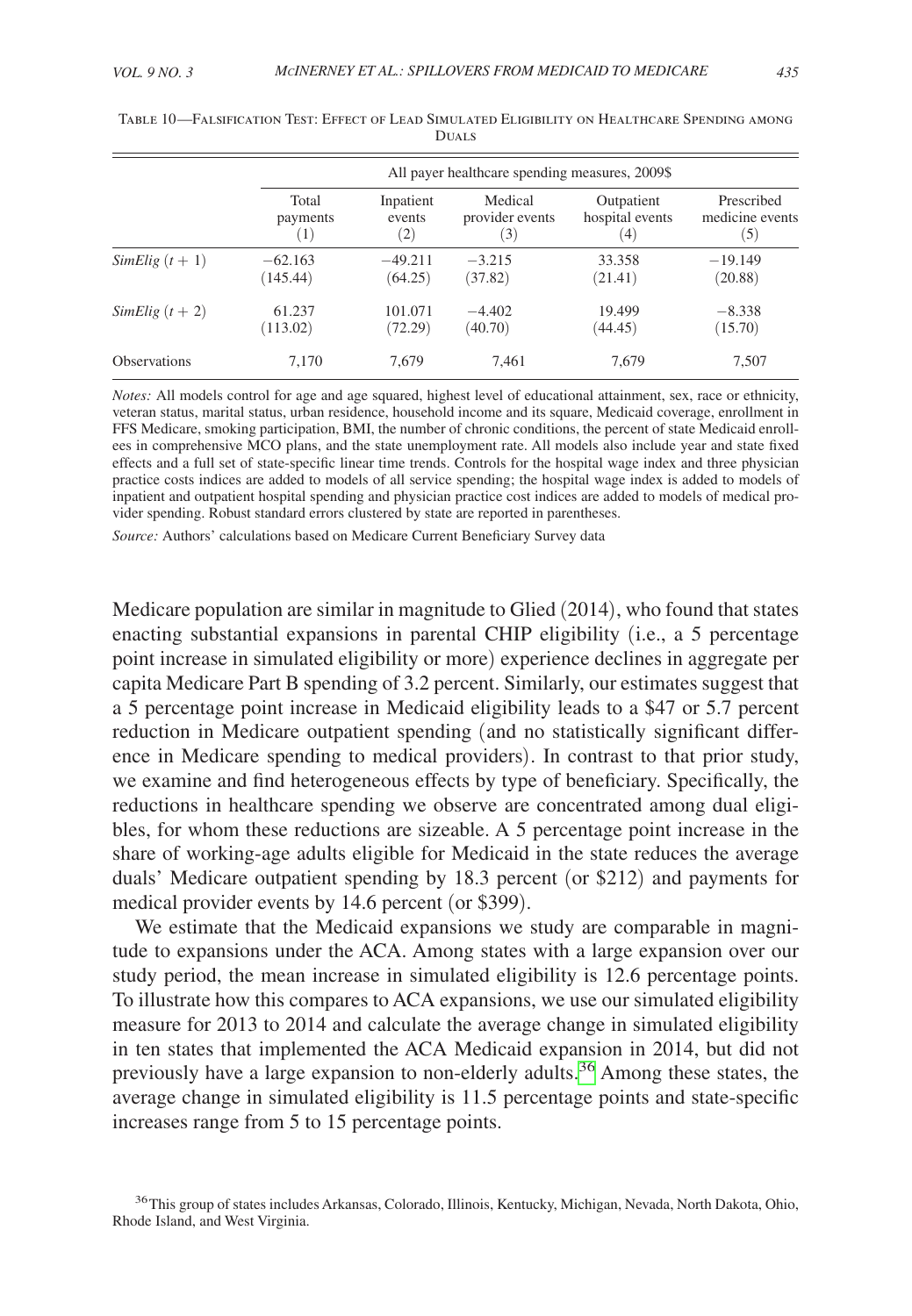The ACA also provides a context for comparing the size of the spillover reductions in Medicare spending to the size of the increases in Medicaid spending resulting from Medicaid expansions. To do this, we calculate the change in simulated eligibility associated with the ACA and draw on estimates of the ACA's impact on Medicaid coverage and Medicaid's impact on spending. Our back-of-the-envelope calculation suggests that Medicaid eligibility expansions increase healthcare spending overall, but the negative spillovers we estimate offset a portion of the increased healthcare spending driven by state-level Medicaid expansions.<sup>37</sup> This finding also suggests that supply-side capacity is not entirely fixed; healthcare suppliers have some capacity to expand their services.

Although our study has a number of strengths, it also has some limitations. Relative to the prior literature on this topic, the strengths include its national focus, our use of microdata on healthcare spending, use, and health to analyze heterogeneous effects by type of Medicare beneficiary and state Medicaid payment generosity. Further, we look very closely at whether changes in the composition of the dual population are driving the results and at alternate explanations like care coordination and preexisting trends. An important weakness is the limited detail on health. We observe mortality, but there are small numbers of deaths in the samples, and we have no detail on specific causes of death. We also rely on somewhat crude measures of self-reported health, as opposed to more detailed instruments like the SF-20 or SF-12. Nonetheless, taken as a whole, our results indicate negative spillovers in terms of spending and utilization, but no deleterious effects on health. This suggests that the spillovers from Medicaid expansions may reduce unnecessary or inefficient care and the observed reductions in spending are unlikely to have negative welfare effects.

#### **REFERENCES**

- **Atherly, Adam, Kathleen Call, Robert Coulam, and Bryan Dowd.** 2016. "Medicaid Expansions and Crowd-Out: Evidence from HIFA Premium Assistance Programs." *Health Services Research* 51 (1): 117–28.
- **Baicker, Katherine, Michael E. Chernew, and Jacob A. Robbins.** 2013. "The spillover effects of Medicare managed care: Medicare Advantage and hospital utilization." *Journal of Health Economics* 32 (6): 1289–1300.
- **Baker, Laurence C., and Anne Beeson Royalty.** 2000. "Medicaid Policy, Physician Behavior, and Health Care for the Low-Income Population." *Journal of Human Resources* 35 (3): 480–502.
	- **Belotti, Federico, and Partha Deb.** 2012. "TPM: Stata module to estimate two-part models." Boston [College Department of Economics Statistical Software Components. http://fmwww.bc.edu/RePEc/](http://fmwww.bc.edu/RePEc/bocode/t/tpm.ado) bocode/t/tpm.ado (accessed October 2016).

<span id="page-28-0"></span> $37$  Specifically, we estimate that the national change in simulated eligibility in the year 2014 is between 1.3 and 2.9 percentage points; applying our estimates from Table 1 to 10 million dual eligibles suggests a resulting decrease in Medicare spending of \$6.0–\$14.4 billion. We then compare this to the expected increase in Medicaid spending. We derive this by multiplying estimates of increases in Medicaid enrollees (4.3 million, from the Centers for Medicare and Medicaid Services, to 6 million, from the Congressional Budget Office) by average Medicaid enrollee spending (\$3,247) and the 25 percent increase in utilization after gaining Medicaid coverage estimated in the Oregon Health Insurance Experiment. This suggests that overall healthcare spending directly linked to the 1.3 to 2.9 percentage point increase in simulated Medicaid eligibility due to expansion can be expected to increase by \$17.4–\$24.4 billion. Although this exercise requires many assumptions, it suggests that the overall Medicaid spending increase is larger than the overall Medicare spending decrease.

**Aizer, Anna, and Jeffrey Grogger.** 2003. "Parental Medicaid Expansions and Health Insurance Coverage." National Bureau of Economic Research (NBER) Working Paper 9907.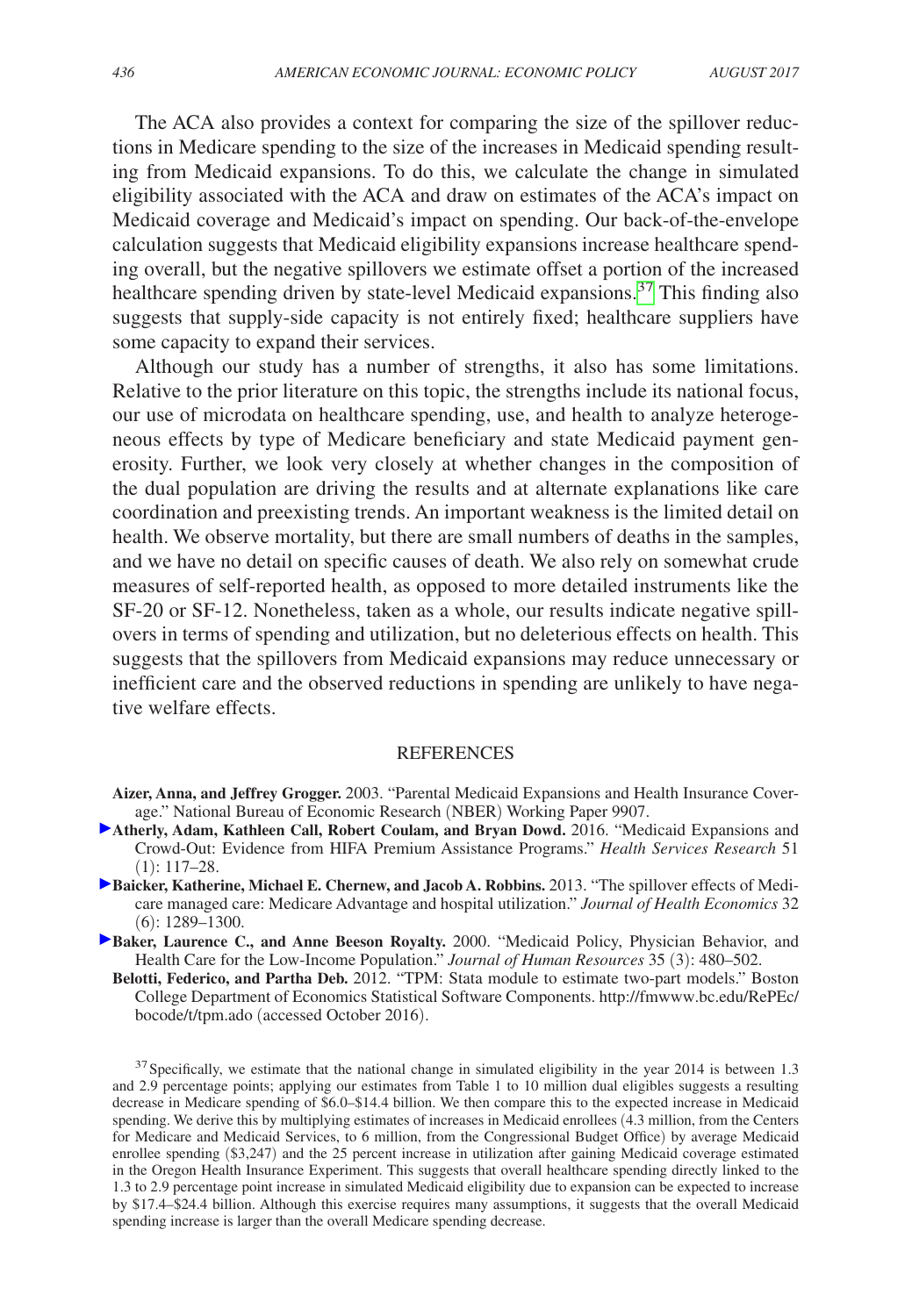- **Bond, Amelia M., and Chapin White.** 2013. "Massachusetts Coverage Expansion Associated with Reduction in Primary Care Utilization among Medicare Beneficiaries." *Health Services Research* 48 (6, Pt. 1): 1826–39.
- **Boskin, Michael J.** 2013. "ObamaCare's Troubles Are Only Beginning." *Wall Street Journal*, December 16, A13.
- **Bronstein, Janet M., E. Kathleen Adams, and Curtis S. Florence.** 2004. "The Impact of S-CHIP Enrollment on Physician Participation in Medicaid in Alabama and Georgia." *Health Services Research* 39 (2): 301–17.
	- **Buchmueller, Thomas, John C. Ham, and Lara D. Shore-Sheppard.** 2015. "The Medicaid Program." National Bureau of Economic Research (NBER) Working Paper 21425.
	- **Buchmueller, Thomas C., Sarah Miller, and Marko Vujicic.** 2014. "How Do Providers Respond to Public Health Insurance Expansions? Evidence from Adult Medicaid Dental Benefits." National Bureau of Economic Research (NBER) Working Paper 20053.
- **Bundorf, M. Kate, Kevin A. Schulman, Judith A. Stafford, Darrell Gaskin, James G. Jollis, and José J. Escarce.** 2004. "Impact of Managed Care on the Treatment, Costs, and Outcomes of Fee-for-Service Medicare Patients with Acute Myocardial Infarction." *Health Services Research* 39 (1): 131–52.
- **Busch, Susan H., and Noelia Duchovny.** 2005. "Family coverage expansions: Impact on insurance coverage and health care utilization of parents." *Journal of Health Economics* 24 (5): 876–90.
	- **Centers for Medicare and Medicaid Services.** [2001–2009. "Historical MCBS Files." https://www.](https://www.resdac.org/node/1016) resdac.org/node/1016 (accessed August 2015).
	- **Chernew, Michael, Katherine Baicker, and Carina Martin.** 2010. "Spillovers in Health Care Markets: Implications for Current Law Projections." https://www.cms.gov/Research-Statistics-Dataand-Systems/Statistics-Trends-and-Reports/ReportsTrustFunds/Downloads/SpilloverEffects.pdf.
- **Chernew, Michael, Philip DeCicca, and Robert Town.** 2008. "Managed care and medical expenditures of Medicare beneficiaries." *Journal of Health Economics* 27 (6): 1451–61.
- **Congressional Budget Office.** 2014. "Updated Estimates of the Insurance Coverage Provi[sions of the Affordable Care Act, April 2014." http://www.cbo.gov/sites/default/files/cbofiles/](http://www.cbo.gov/sites/default/files/cbofiles/attachments/45231-ACA_Estimates.pdf) attachments/45231-ACA\_Estimates.pdf (accessed October 2016).
- **Currie, Janet, and Jonathan Gruber.** 1996. "Saving Babies: The Efficacy and Cost of Recent Changes in the Medicaid Eligibility of Pregnant Women." *Journal of Political Economy* 104 (6): 1263–96.
	- **Davidoff, A., L. Dubay, G. Kenney, and A. Yemane.** 2003. "The effect of parents' insurance coverage on access to care for low-income children." *Inquiry* 40 (3): 254–68.
	- **Deb, Partha, and Pravin K. Trivedi.** 2012. "Empirical models of health care use." In *The Elgar Companion to Health Economics*, 2nd ed., edited by Andrew M. Jones, 144–53. Northampton, MA: Edward Elgar Publishing.
- **DeLeire, Thomas, Laura Dague, Lindsey Leininger, Kristen Voskuil, and Donna Friedsam.** 2013. "Wisconsin Experience Indicates That Expanding Public Insurance to Low-Income Childless Adults Has Health Care Impacts." *Health Affairs* 32 (6): 1037–45.
- **Dubay, Lisa, and Genevieve Kenney.** 2003. "Expanding Public Health Insurance to Parents: Effects on Children's Coverage Under Medicaid." *Health Services Research* 38 (5): 1283–1302.
- **Finkelstein, Amy, Sarah Taubman, Bill Wright, Mira Bernstein, Jonathan Gruber, Joseph P. Newhouse, Heidi Allen, et al.** 2012. "The Oregon Health Insurance Experiment: Evidence from the First Year." *Quarterly Journal of Economics* 127 (3): 1057–1106.
- **Garthwaite, Craig L.** 2012. "The Doctor Might See You Now: The Supply Side Effects of Public Health Insurance Expansions." *American Economic Journal: Economic Policy* 4 (3): 190–215.
- **Glied, Sherry A.** 2014. "Healthcare in a Multipayer System: The Effects of Health Care Service Demand among Adults Under 65 on Utilization and Outcomes in Medicare." National Bureau of Economic Research (NBER) Working Paper 20045.
- **Glied, Sherry, and Joshua Graff Zivin.** 2002. "How do doctors behave when some (but not all) of their patients are in managed care?" *Journal of Health Economics* 21 (2): 337–53.
- **Gold, Marsha R., Gretchen A. Jacobson, and Rachel L. Garfield.** 2012. "There is Little Experience and Limited Data to Support Policy Making on Integrated Care for Dual Eligibles." *Health Affairs* 31 (6): 1176–85.
- **Gruber, Jonathan, and Kosali Simon.** 2008. "Crowd-out 10 years later: Have recent public insurance expansions crowded out private health insurance?" *Journal of Health Economics* 27 (2): 201–17.
- **Hamersma, Sarah, and Matthew Kim.** 2013. "Participation and crowd out: Assessing the effects of parental Medicaid expansions." *Journal of Health Economics* 32 (1): 160–71.
- **He, Fang, and Chapin White.** 2013. "The Effect of the Children's Health Insurance Program on Pediatricians' Work Hours." *Medicare and Medicaid Research Review* 3 (1): E1–32.